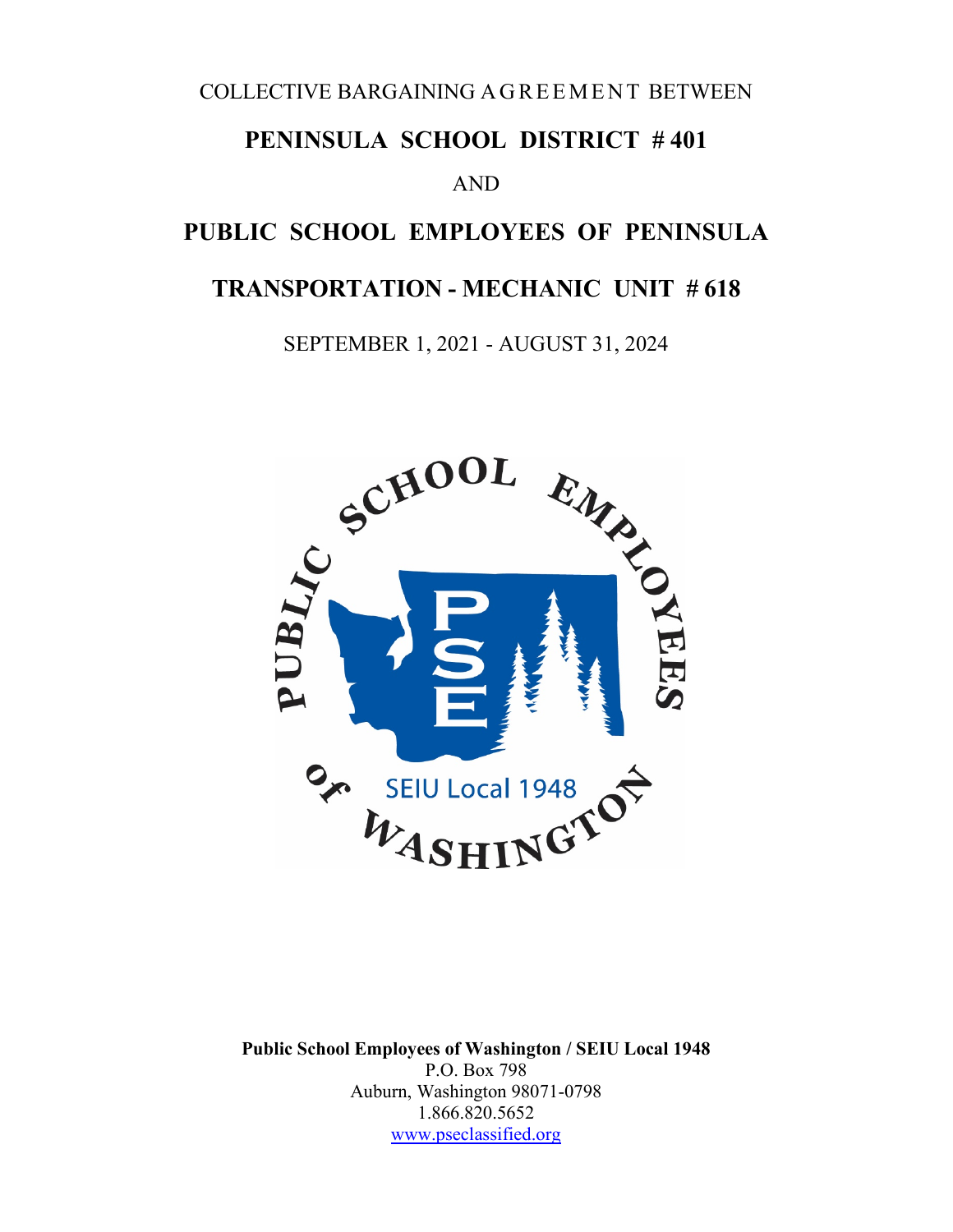#### **TABLE OF CONTENTS**

| DECLARATION OF PRINCIPLES<br>$\mathbf{1}$                          |                                                      |                |  |
|--------------------------------------------------------------------|------------------------------------------------------|----------------|--|
| <b>PREAMBLE</b>                                                    |                                                      | $\mathbf{1}$   |  |
| <b>ARTICLE I</b>                                                   | <b>RECOGNITION AND COVERAGE</b>                      | 1              |  |
| <b>ARTICLE II</b>                                                  | RIGHTS OF THE DISTRICT                               | $\overline{2}$ |  |
| <b>ARTICLE III</b>                                                 | <b>RIGHTS OF EMPLOYEES</b>                           | $\overline{2}$ |  |
| <b>ARTICLE IV</b>                                                  | RIGHTS OF THE ASSOCIATION                            | $\overline{4}$ |  |
| <b>ARTICLE V</b>                                                   | APPROPRIATE MATTERS FOR CONSULTATION AND NEGOTIATION | 5              |  |
| <b>ARTICLE VI</b>                                                  | ASSOCIATION REPRESENTATION                           | 5              |  |
| <b>ARTICLE VII</b>                                                 | HOURS OF WORK AND WORKING CONDITIONS                 | 6              |  |
|                                                                    | ARTICLE VIII HOLIDAYS AND VACATIONS                  | $\tau$         |  |
| <b>ARTICLE IX</b>                                                  | <b>LEAVES</b>                                        | 9              |  |
| <b>ARTICLE X</b>                                                   | PROBATION, SENIORITY, AND LAYOFF PROCEDURES          | 11             |  |
| <b>ARTICLE XI</b>                                                  | DISCIPLINE AND DISCHARGE OF EMPLOYEES                | 13             |  |
| <b>ARTICLE XII</b>                                                 | <b>INSURANCE AND RETIREMENT</b>                      | 13             |  |
| <b>ARTICLE XIII</b>                                                | <b>VOCATIONAL TRAINING</b>                           | 14             |  |
| <b>ARTICLE XIV</b>                                                 | MAINTENANCE OF MEMBERSHIP AND CHECK OFF              | 15             |  |
| <b>ARTICLE XV</b>                                                  | <b>GRIEVANCE PROCEDURE</b>                           | 15             |  |
|                                                                    | ARTICLE XVI SALARIES AND COMPENSATION                | 17             |  |
|                                                                    | ARTICLE XVII TERM AND SEPARABILITY OF PROVISIONS     | 18             |  |
|                                                                    | ARTICLE XVIII SUBSTITUTE AND TEMPORARY EMPLOYEES     | 19             |  |
| <b>SIGNATURE PAGE</b><br>APPENDIX A<br><b>SCHEDULE A 2021-2022</b> |                                                      | 19<br>20<br>22 |  |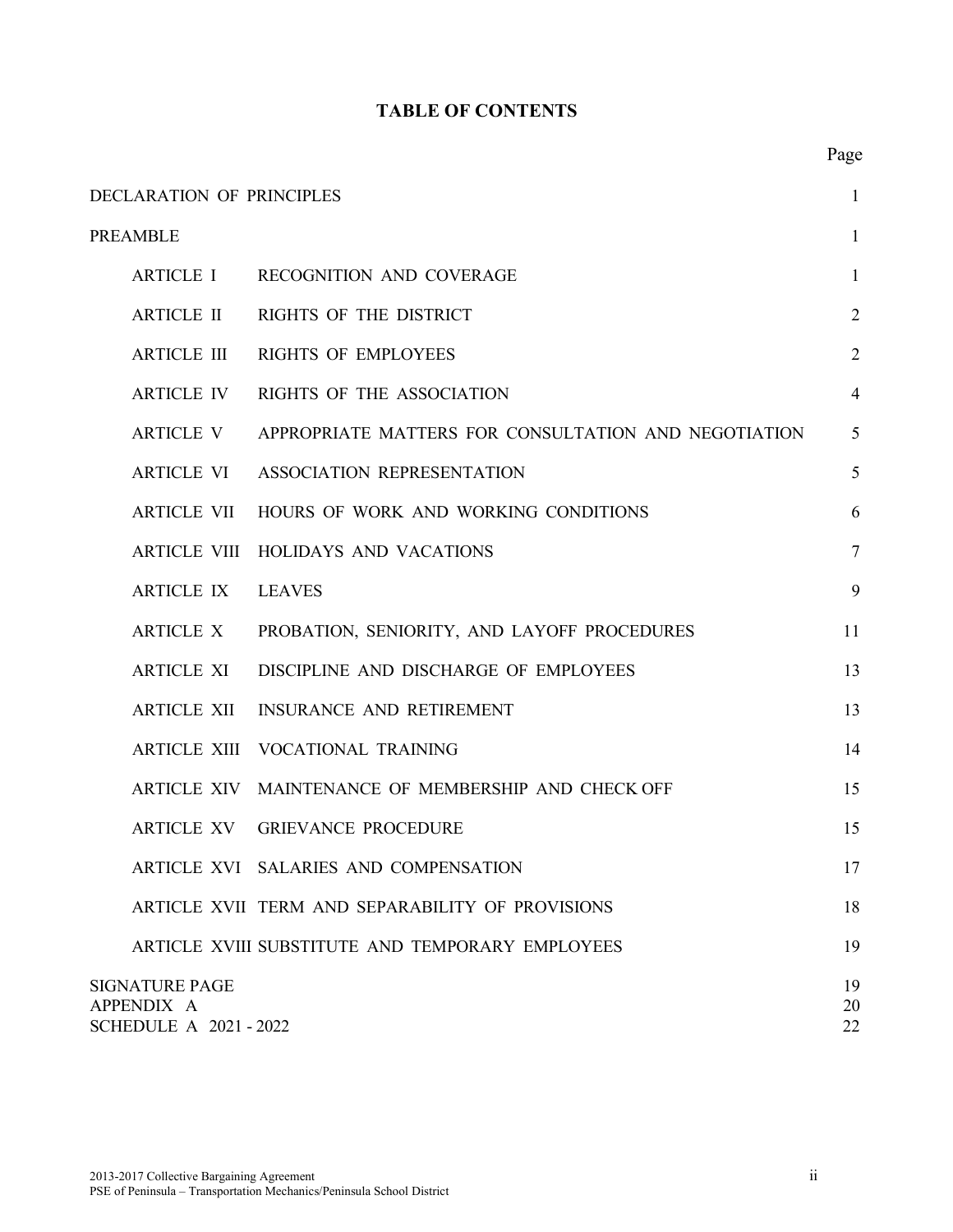| $\mathbf{1}$   | <b>DECLARATION OF PRINCIPLES</b>                                                                             |
|----------------|--------------------------------------------------------------------------------------------------------------|
| 2              |                                                                                                              |
| 3              | 1. Participation of employees in the formulation and implementation of personnel policies affecting them     |
| $\overline{4}$ | contributes to effective conduct of school business.                                                         |
| 5              | 2. The efficient administration of the system of public instruction and well-being of employees requires     |
| 6              | that orderly and constructive relationships be maintained between the parties hereto.                        |
| $\tau$         | 3. Subject to law and the paramount consideration of service to the public, employee-management              |
| 8              | relations should be improved by providing employees an opportunity for greater participation in the          |
| 9              | formulation and implementation of policies and procedures affecting the conditions of their                  |
| 10             | employment.                                                                                                  |
| 11             | 4. Effective employee-management cooperation requires a clear statement of the respective rights and         |
| 12             | obligations of the parties hereto.                                                                           |
| 13             | 5. It is the intent and purpose of the parties hereto to promote and improve the efficient administration of |
| 14             | the District and the well-being of employees within the spirit of the Public Employee's Collective           |
| 15             | Bargaining Act, to establish a basic understanding relative to personnel policies, practices and             |
| 16             | procedures, and to provide means for amicable discussion and adjustment of matters of mutual interest        |
| 17             | in District $#401$ .                                                                                         |
| 18             |                                                                                                              |
| 19             |                                                                                                              |
| 20<br>$21\,$   | <b>PREAMBLE</b>                                                                                              |
| $22\,$         |                                                                                                              |
| 23             | This Agreement is made and entered into between Peninsula School District #401 (herein after "District")     |
| 24             | and Public School Employees of Peninsula, Transportation-Mechanic Unit, an affiliate of public School        |
| 25             | Employees of Washington (hereinafter "Association").                                                         |
| 26             |                                                                                                              |
| $27\,$         | In accordance with the provisions of the Public Employees Collective Bargaining Act and regulations          |
| 28             | promulgated pursuant thereto, and in consideration of the mutual covenants contained therein, the parties    |
| 29             | agree as follows:                                                                                            |
| $30\,$         |                                                                                                              |
| 31             |                                                                                                              |
| 32             |                                                                                                              |
| 33             | <b>ARTICLE I</b>                                                                                             |
| 34             |                                                                                                              |
| 35             | RECOGNITION AND COVERAGE OF AGREEMENT                                                                        |
| 36             |                                                                                                              |
| 37             | Section 1.1.                                                                                                 |
| 38             | The District hereby recognizes the Association as the exclusive representative of all employees in the       |
| 39             | bargaining unit described in Section 1.3, and the Association recognizes the responsibility of representing  |
| 40             | the interests of all such employees.                                                                         |
| 41             |                                                                                                              |
| 42             | Section 1.2.                                                                                                 |
| 43             | Nothing contained herein shall be construed to include in the bargaining unit any person whose duties as     |
| 44             | deputy, administrative assistant, or secretary necessarily imply a confidential relationship to the Board of |
| 45             | Directors or Superintendent of the District pursuant to RCW 41.56.030(2).                                    |
| 46             |                                                                                                              |
| 47             |                                                                                                              |
| 48             |                                                                                                              |
|                |                                                                                                              |

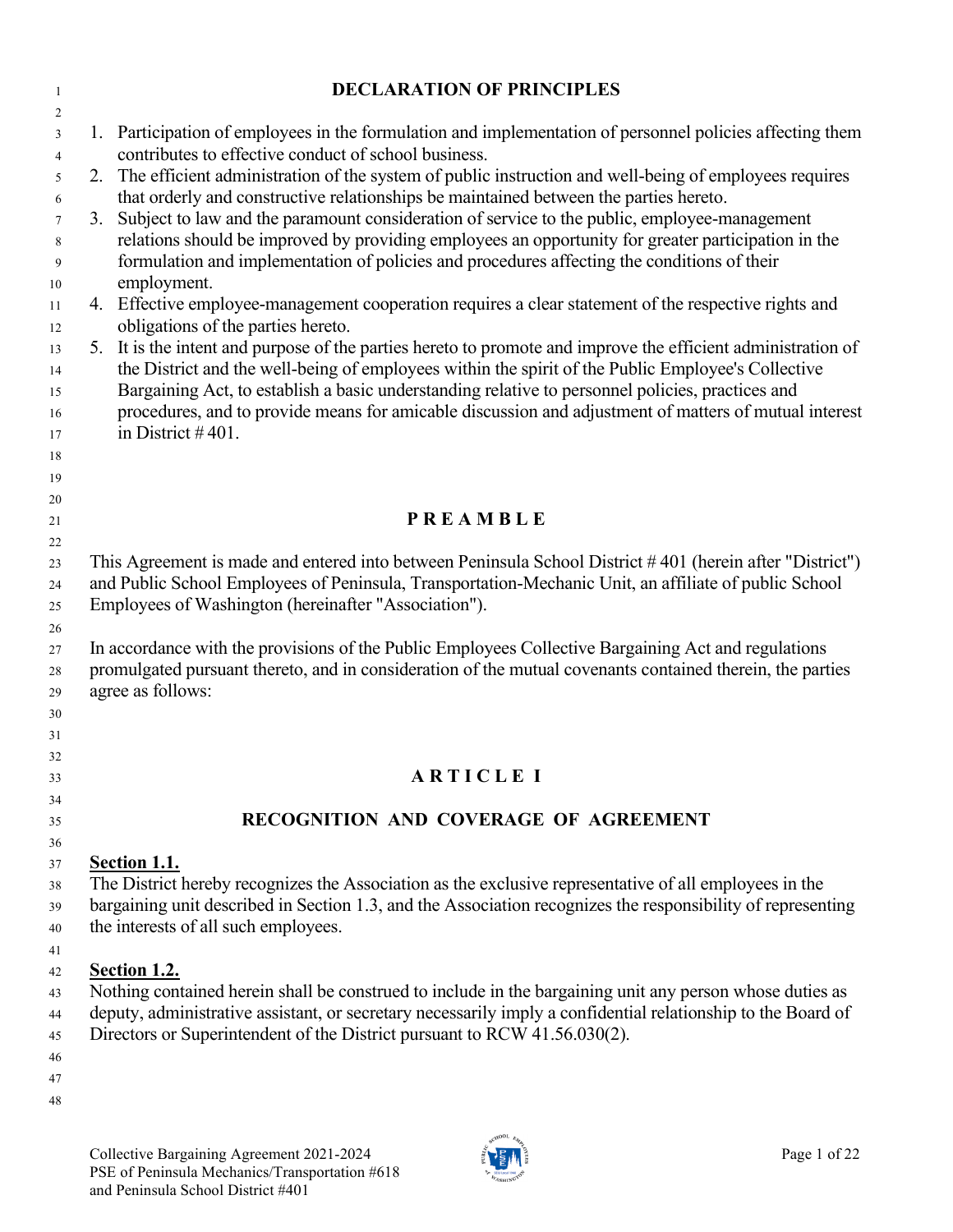#### **Section 1.3.**

The bargaining unit to which this Agreement is applicable is as follows: All classified employees

performing work in the Mechanic job classification.

#### **Section 1.4.**

 

 The District shall enter into no agreement or contract with employees subject to this Agreement, which is inconsistent with the terms and conditions of this Agreement.

#### **Section 1.5.**

Descriptions for all positions subject to this Agreement will be attached hereto as informational items.

#### **A R T I C L E I I**

#### **RIGHTS OF THE DISTRICT**

#### **Section 2.1.**

 It is agreed that the customary and usual rights, powers, functions, and authority of Management are vested in management officials of the District. Included in these rights in accordance with and subject to applicable laws, regulations, and the provisions of this Agreement, is the right to Direct the work force, the

right to hire, promote, retain, transfer, and assign employees in positions; the right to suspend, discharge,

demote, or take other disciplinary action against employees; and the right to release employees from duties

because of lack of work or for other legitimate reasons. The District shall retain the right to maintain

 efficiency of the District operation by determining the methods, the means, and the personnel by which such operation is conducted.

#### **Section 2.2.**

 The management of the District and the direction of the work force are vested exclusively with the District subject to the terms of this Agreement. All matters not specifically and expressly covered by the language of this Agreement shall be administered for its duration by the District in accordance with such policies and procedures as it from time to time may determine. The Board's exercise of this right shall not be a bar and may be challenged in accordance with the Grievance Procedures of this Agreement.

#### 

- 
- 

- 
- 

#### **A R T I C L E I I I**

#### **RIGHTS OF EMPLOYEES**

#### **Section 3.1.**

It is agreed that all employees subject to this Agreement shall have and shall be protected in the

exercise of the right, freely and without fear of penalty or reprisal, to join and assist the Associate. The

freedom of such employees to assist the Association shall be recognized as extending to participation

in the management of the Association, including presentation of the views of the Association to the

Board of Directors of the District or any other governmental body, group or individual. The District

shall take whatever action required or refrain from such action in order to assure employees that no

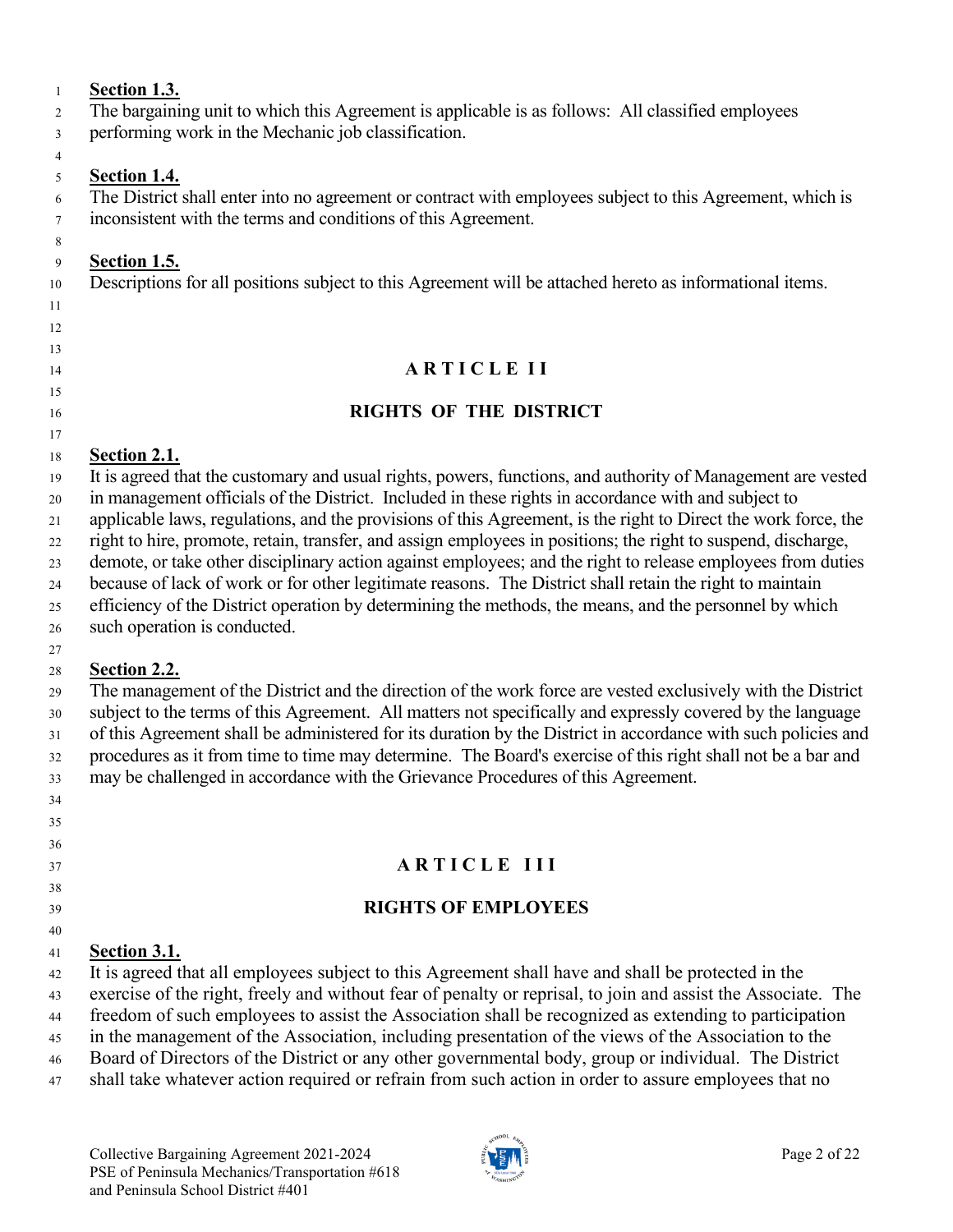- interference, restrain, coercion, or discrimination is allowed within the District to encourage or
- discourage membership in any employee organization.
- 

#### **Section 3.2.**

Each employee shall have the right to bring matters of personal concern to the attention of appropriate

Association representatives and/or appropriate officials of the District.

#### **Section 3.3.**

Employees of the unit subject to this Agreement have the right to have Association representatives or

- other persons present at discussions between themselves and supervisors or other representatives of the District as hereinafter provided.
- 

#### **Section 3.4.**

Neither the District, nor the Association, shall discriminate against any employee subject to this

Agreement on the basis of race, creed, color, sex, religion, age, or marital status or because of a

physical handicap with respect to a position. The duties of which may be performed efficiently by an

17 individual without danger to the health or safety of the physically handicapped person or others.

### **Section 3.5.**

Each employee reserves and retains the right to delegate any right or duty contained in this Agreement,

exclusive of compensation for service rendered, to appropriate officials of the Association.

#### **Section 3.6.**

There shall be only one (1) official personnel file maintained in Human Resources for each employee.

 This shall not prevent a supervisor from maintaining a working file. At the end of August of each year, all materials in a supervisor's working file shall be destroyed or maintained in the personnel

records at the District office. An employee shall have the right, upon reasonable notice, to inspect the

 contents of his/her personnel file or supervisors' working files. Inspection shall be in the presence of a District representative. File materials may be reproduced for the employee as promptly as is feasible

 upon request. An association representative may, at the employee's request, be present during the review of said employee's file.

# **Section 3.6.1.**

 No materials derogatory of the employee's conduct, service, character, or personality shall be placed in the personnel file unless the employee has had the opportunity to read and respond to them. The employee shall acknowledge having read such material by affixing his/her signature to the copy to be filed. The employee shall have the right to his/her own version of the incident or statement and have his/her statement attached to the original document(s). Except for material that relates to student health and/or safety, or other as required by law, no derogatory material shall remain in an employee's file for more than three (3) years from the date of entry unless a continuation of the same type of problem is shown in the file within three (3) years from the date of entry.

- 
- 
- 
- 
- 
- 

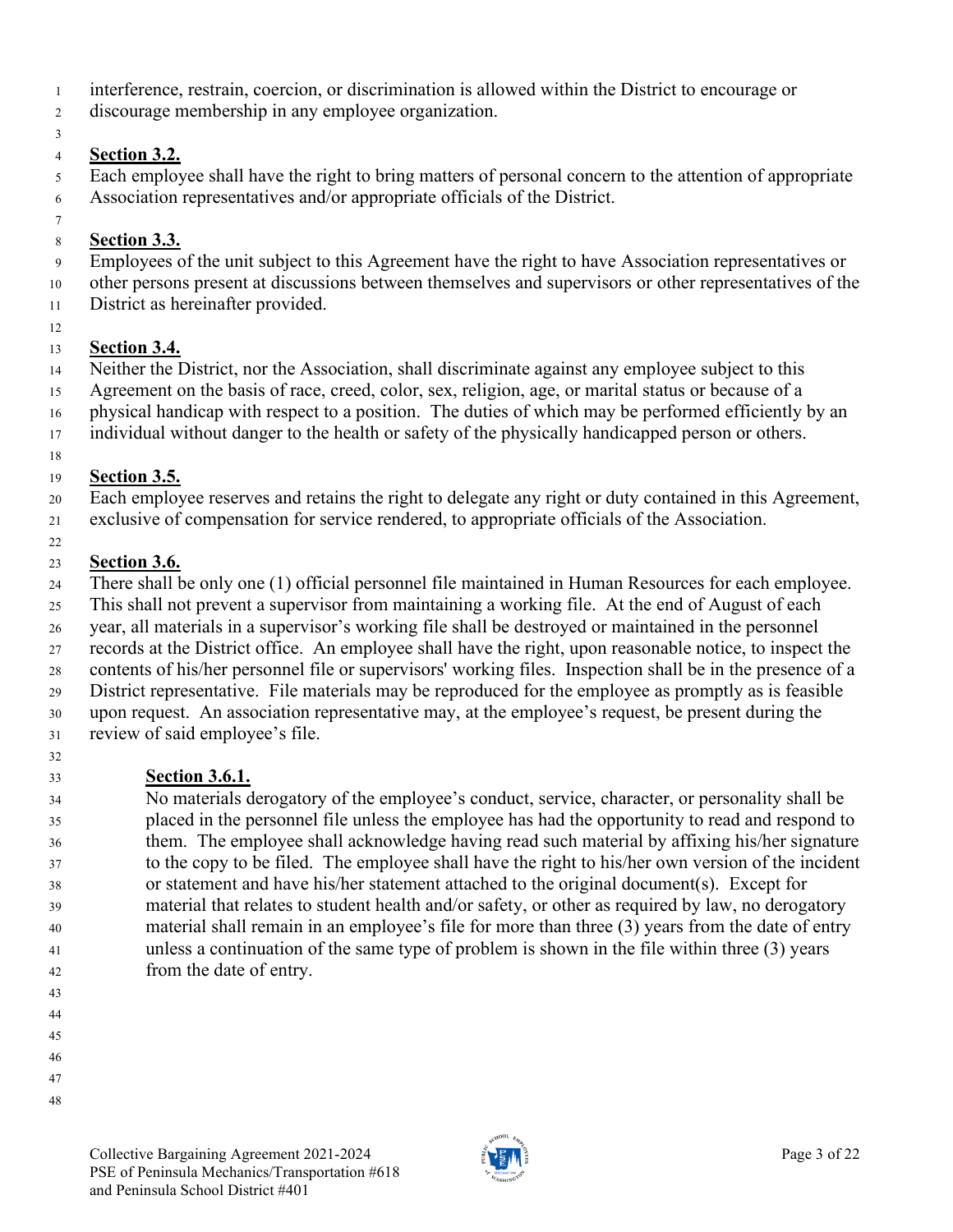| $\mathbf{1}$        | ARTICLE IV                                                                                                                                                                                                           |
|---------------------|----------------------------------------------------------------------------------------------------------------------------------------------------------------------------------------------------------------------|
| 2                   |                                                                                                                                                                                                                      |
| 3                   | <b>RIGHTS OF THE ASSOCIATION</b>                                                                                                                                                                                     |
| $\overline{4}$      |                                                                                                                                                                                                                      |
| $\mathfrak{S}$<br>6 | <b>Section 4.1.</b><br>The Association has the right and responsibility to represent the interests of all employees in the unit;                                                                                     |
| $\tau$<br>8         | to present its views to the District on matters of concern, either orally or in writing; to consult or to be<br>consulted with respect to the formulation, development, and implementation of industrial relations   |
| 9<br>$10\,$         | matters and practices which are within the authority of the District; and to enter collective negotiations<br>with the object of reaching an agreement applicable to all employees within the unit.                  |
| 11                  |                                                                                                                                                                                                                      |
| 12                  | <b>Section 4.2.</b>                                                                                                                                                                                                  |
| 13                  | The names of employees subject to this Agreement will be provided, upon request, to the President of                                                                                                                 |
| 14                  | the Association.                                                                                                                                                                                                     |
| 15                  | <b>Section 4.3.</b>                                                                                                                                                                                                  |
| 16<br>17            | The Association reserves and retains the right to delegate any right or duty contained herein to                                                                                                                     |
| 18                  | appropriate officials of the Public School Employees of Washington State Organization.                                                                                                                               |
| 19                  |                                                                                                                                                                                                                      |
| 20                  | Section 4.4.                                                                                                                                                                                                         |
| 21                  | The President of the Association, or his/her designated representatives, will be provided time off                                                                                                                   |
| 22                  | without loss of pay to a maximum of ten $(10)$ days per year to attend regional or state meetings when                                                                                                               |
| 23                  | the purpose of those meetings is in the best interest of the District as determined by the District                                                                                                                  |
| $24\,$              | administration. The Association shall reimburse the District for the cost of required substitutes.                                                                                                                   |
| 25                  |                                                                                                                                                                                                                      |
| 26                  | Section 4.5.                                                                                                                                                                                                         |
| 27                  | Upon request, the District shall provide the Public School Employees of Washington with information                                                                                                                  |
| 28                  | regarding each employee in the bargaining unit.                                                                                                                                                                      |
| 29                  |                                                                                                                                                                                                                      |
| 30                  | Section 4.6. Bulletin Boards.                                                                                                                                                                                        |
| 31                  | The District shall provide bulletin board space for the use of the Association. The bulletins posted by<br>the Association are the responsibility of the officials of the Association. Each bulletin shall be signed |
| 32<br>33            | by the Association official responsible for its position. Unsigned notices or bulletins may not be                                                                                                                   |
| 34                  | posted. There shall be no other distribution or posting by employees of the Association of pamphlets,                                                                                                                |
| 35                  | advertising, political matters, notices of any kind, or literature on District property, other than herein                                                                                                           |
| 36                  | provided.                                                                                                                                                                                                            |
| 37                  |                                                                                                                                                                                                                      |
| 38                  | <b>Section 4.6.1.</b>                                                                                                                                                                                                |
| 39                  | The responsibility of the prompt removal of notices from the bulletin boards after they have                                                                                                                         |
| 40                  | served their purpose shall rest with the individual who posted such notices.                                                                                                                                         |
| 41                  |                                                                                                                                                                                                                      |

#### **Section 4.7.**

 The Association shall be notified by the District of any grievances or disciplinary actions of any employee in the unit in accordance with the provisions of the Discharge and Grievance Procedure Articles contained herein. The Association is entitled to have an observer at hearings conducted by

any District official or body arising out of grievance and to make known the Association's views

- concerning the case.
- 

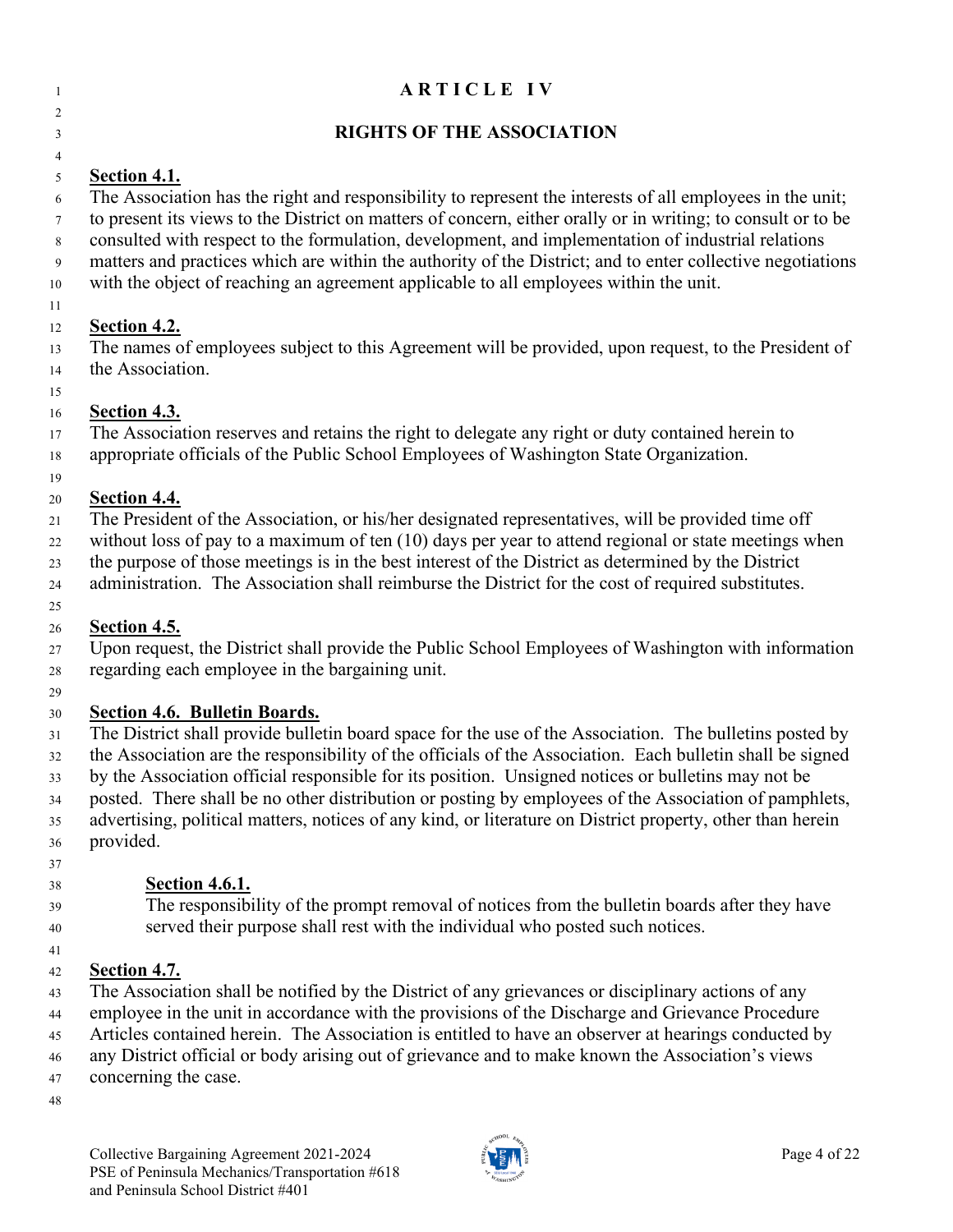#### **Section 4.8.**

 The District will provide the Association reasonable access to new employees of the bargaining unit for the purposes of presenting information about their exclusive bargaining representative to the new employee. The presentation may occur during a new employee orientation provided by the District, or at another time mutually agreed to by the District and the Association. No employee may be mandated to attend the meetings or presentations by the Association. "Reasonable access" for the purposes of this section means: a) the access to the new employee occurs within ninety (90) days of the employee's start date within the bargaining unit; b) the access is for no less than thirty (30) minutes; and c) the access occurs during the new employee's regular work hours at the employee's regular worksite, or at a location mutually agreed to by the District and Association. Bargaining unit employees asked to provide the orientation by the Association must do so outside of their normal working hours.

# **A R T I C L E V**

#### **APPROPRIATE MATTERS FOR CONSULTATION AND NEGOTIATION**

#### **Section 5.1.**

 

 

It is agreed and understood that matters appropriate for consultation and negotiation between the

District and the Association are grievance procedures and collective negotiations on personnel matters,

including wages, hours and working conditions.

#### **Section 5.2.**

 It is further agreed and understood that the District will consult with the Association prior to making changes in working conditions not covered by this Agreement.

#### **A R T I C L E V I**

#### **ASSOCIATION REPRESENTATION**

#### **Section 6.1.**

The Association will designate a Conference Committee of three (3) members to meet with the

 Superintendent of the District and/or his/her designated representatives on a mutually agreeable regular basis to discuss appropriate matters.

#### **Section 6.2.**

The Association representatives, pursuant to Section 6.1, shall represent the Association and

employees in the meeting with officials of the District to discuss appropriate matters of mutual interest.

They may receive and investigate to conclusion complaints or grievances of employees and thereafter

 advise employees of rights and procedures outlines in this Agreement and applicable regulations or directives for resolving the grievances of complaints. They may not, however, continue to advise the

employee on courses of action after the employee has indicated that he/she does not desire to pursue a

grievance. This does not, however, preclude the Association's right to pursue the matter to conclusion.

They may consult with the District on complaints without a grievance being made by an individual

employee.

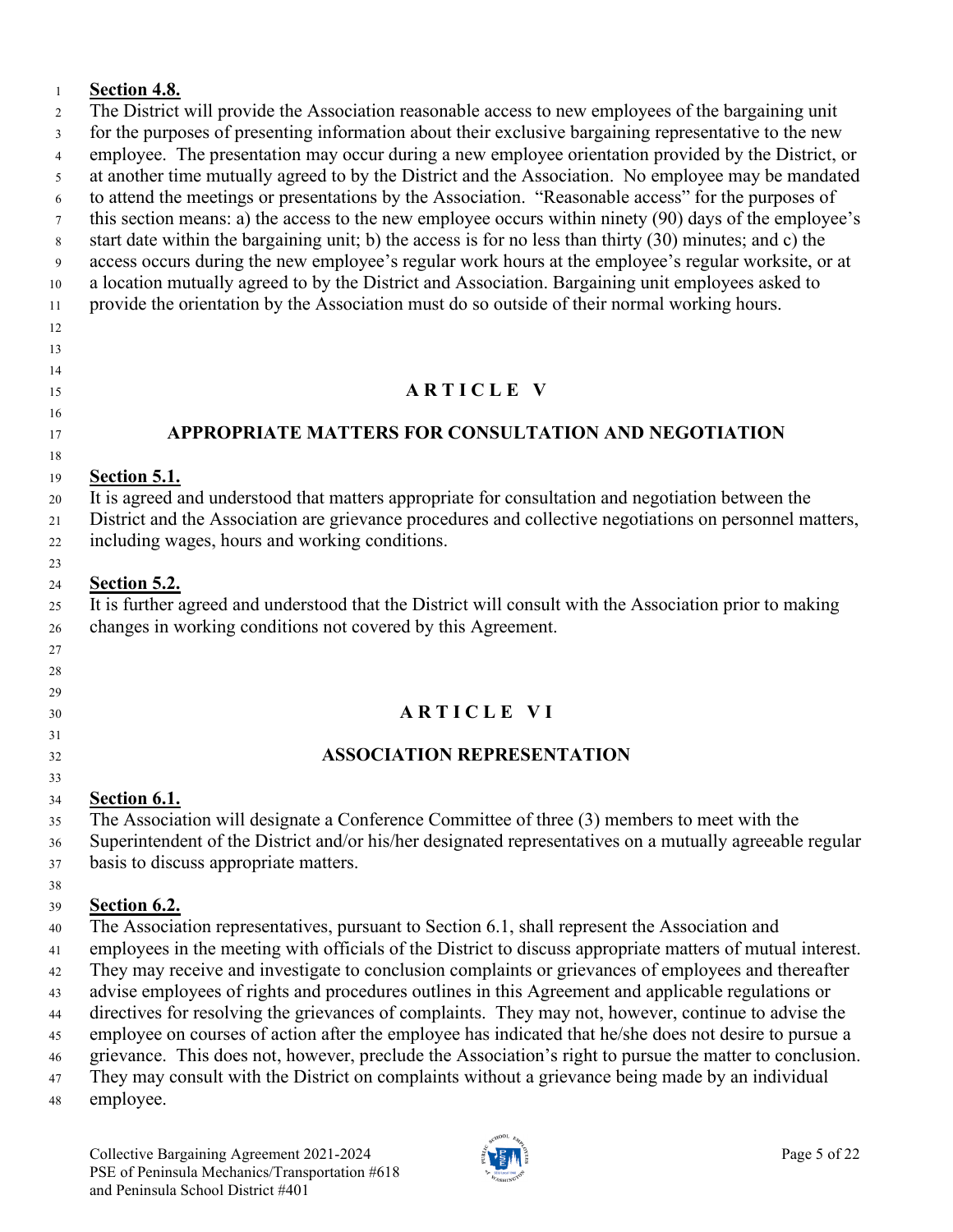| $\mathbf{1}$        |                                                                                                                                                                                                         |
|---------------------|---------------------------------------------------------------------------------------------------------------------------------------------------------------------------------------------------------|
| $\overline{2}$<br>3 | Section 6.3.<br>Time during working hours will be allowed Association representatives for attendance at meetings                                                                                        |
| $\overline{4}$      | with the District. Time may also be allowed for representatives to discuss with the employees,                                                                                                          |
| 5                   | grievances and appropriate matters directly related to work situations in their area of craft. Association                                                                                              |
| 6                   | representatives will guard against the use of excess time in the handling of such matters.                                                                                                              |
| $7\phantom{.0}$     |                                                                                                                                                                                                         |
| 8                   |                                                                                                                                                                                                         |
| 9                   |                                                                                                                                                                                                         |
| 10                  | <b>ARTICLE VII</b>                                                                                                                                                                                      |
| 11<br>12            | <b>HOURS OF WORK AND WORKING CONDITIONS</b>                                                                                                                                                             |
| 13                  |                                                                                                                                                                                                         |
| 14                  | <b>Section 7.1.</b>                                                                                                                                                                                     |
| 15<br>16            | The workweek shall consist of five (5) consecutive days, Monday through Friday, followed by two (2)<br>consecutive days of rest, Saturday and Sunday. The District may assign an employee to a workweek |
| 17                  | of any five (5) consecutive days, which are followed by two (2) consecutive days of rest.                                                                                                               |
| $18\,$              |                                                                                                                                                                                                         |
| 19                  | <b>Section 7.2.</b>                                                                                                                                                                                     |
| 20                  | Each employee shall be assigned to a definite and regular shift, which shall not be changed without<br>prior notice to the employee of two (2) calendar weeks. Upon mutual agreement between the        |
| 21<br>22            | employee and the supervisor, this notice may be waived.                                                                                                                                                 |
| 23                  |                                                                                                                                                                                                         |
| 24                  | Section 7.3.                                                                                                                                                                                            |
| 25                  | The normal shift shall consist of eight and one-half $(8 \frac{1}{2})$ hours, for eight $(8)$ hours compensation,                                                                                       |
| 26                  | including a thirty (30) minute uninterrupted lunch period as near the middle of the shift as is                                                                                                         |
| 27                  | practicable, and also including a fifteen (15) minute first half and fifteen (15) minute second half rest                                                                                               |
| 28<br>29            | period, both of which rest periods shall occur as near the middle of each half shift as is practicable.                                                                                                 |
| 30                  | Section 7.3.1. Night Shift Differential.                                                                                                                                                                |
| 31                  | All hours worked in a night shift (a shift beginning after 2:00 p.m. or as agreed to by the                                                                                                             |
| 32                  | parties) by twelve $(12)$ month mechanics shall receive sixty cents $(\$.60)$ shift differential in                                                                                                     |
| 33                  | addition to the appropriate rate.                                                                                                                                                                       |
| 34                  |                                                                                                                                                                                                         |
| 35                  | <b>Section 7.4.</b>                                                                                                                                                                                     |
| 36                  | Employees required to work through their regular lunch periods will be given time to eat at a time                                                                                                      |
| 37                  | agreed upon by the employee and supervisor. In the event the District requires an employee to forego                                                                                                    |
| 38                  | a lunch period and the employee works the entire shift, including the lunch period, the employee shall                                                                                                  |
| 39                  | be compensated for the foregone lunch period in accordance with the terms of this Agreement.                                                                                                            |
| 40                  | <b>Section 7.5.</b>                                                                                                                                                                                     |
| 41                  | Year round employees in the bargaining unit are expected to report to work during school closures,                                                                                                      |
| 42                  | which result from inclement weather, plant in-operation or the like.                                                                                                                                    |
| 43<br>44            |                                                                                                                                                                                                         |
| 45                  | <b>Section 7.6.</b>                                                                                                                                                                                     |
| 46                  | All hours worked in excess of forty (40) hours per workweek shall be compensated at one and one-half                                                                                                    |
| 47                  | $(1\frac{1}{2})$ times the employee's base hourly rate. Overtime must have the prior approval of the District.                                                                                          |
|                     |                                                                                                                                                                                                         |
|                     |                                                                                                                                                                                                         |

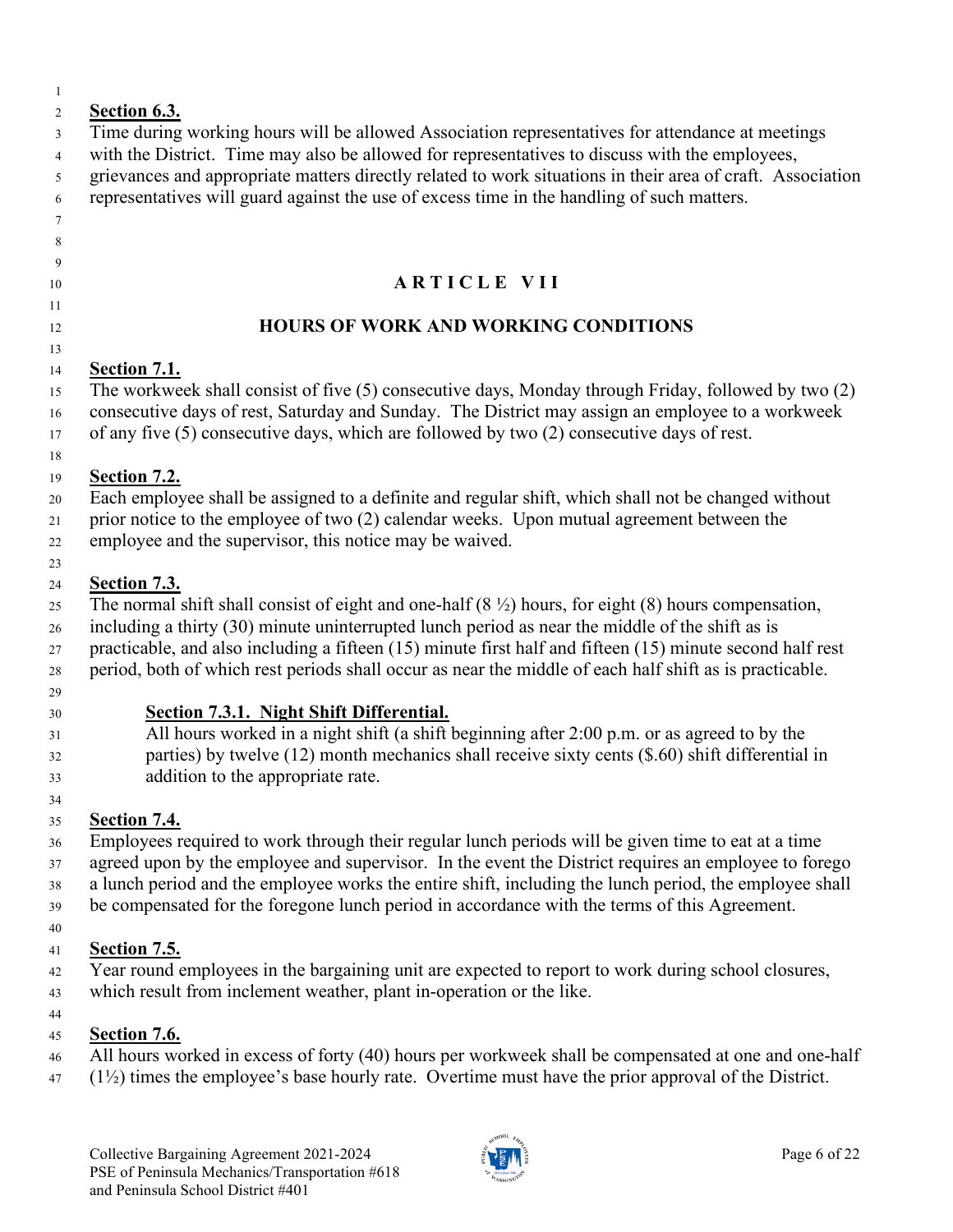#### **Section 7.7. Laundry.**

As deemed necessary by the Transportation Supervisor, the District will provide coveralls and

laundering for mechanics.

#### **Section 7.8.**

 The District agrees to reimburse employees for tools that become damaged during the performance of duties and has the option to reimburse for tools lost during the performance of duties.

#### **Section 7.9.**

 The District shall publicize within the bargaining unity the availability of open positions as soon as possible after the District is apprised of the opening.

#### **Section 7.10.**

 When an employee is specifically requested by his/her supervisor to assume the duties of a higher rated position for five (5) consecutive days, he/she shall be compensated at the higher rate of pay. The five (5) day period may be waived upon recommendation of the Transportation Supervisor.

#### **Section 7.11. Compensatory Time.**

 The District will publicize the procedures for approved compensatory time for employees as provided in District Policy.

#### **Section 7.12. Reclassification.**

After completing four (4) years of experience as a Peninsula School District Class II or III Mechanic, a

- Class II or III Mechanic may request a review of his or her work performance and workload to
- determine if reclassification into Class I or II status is appropriate. The Transportation Director and

Shop Foreman will determine, in accordance with the Assessment Criteria and Assessment Procedures

described in Appendix A of this agreement, whether the employee is performing Class I or II duties

with the required knowledge, skill, independent judgment, appropriate amount of supervision and

effective communication at a level the same as a Class I or II Mechanic. If it is determined that the

 employee fulfills the necessary criteria for the Class I or II level, the employee will be reclassified as a Class I or II mechanic starting the following September 1.

#### 

# **A R T I C L E V I I I**

### **HOLIDAYS AND VACATIONS**

### **Section 8.1. Holidays.**

- All Employees shall receive the following paid holidays: 1. New Year's Day 7. Veterans' Day 2. Martin Luther King, Jr. Day 8. Thanksgiving Day
	-
	-
- 5. Independence Day\* 11. Christmas Day
	-

and Peninsula School District #401

- 
- 
- 3. Presidents' Day 9. Day after Thanksgiving
- 44 44 4. Memorial Day 10. Day before or after Christmas\*
	-
- 6. Labor Day 12. Day before or after New Year's Day\*
	- Collective Bargaining Agreement 2021-2024 **Page 7** of 22 PSE of Peninsula Mechanics/Transportation #618

\*Twelve Month Employees Only

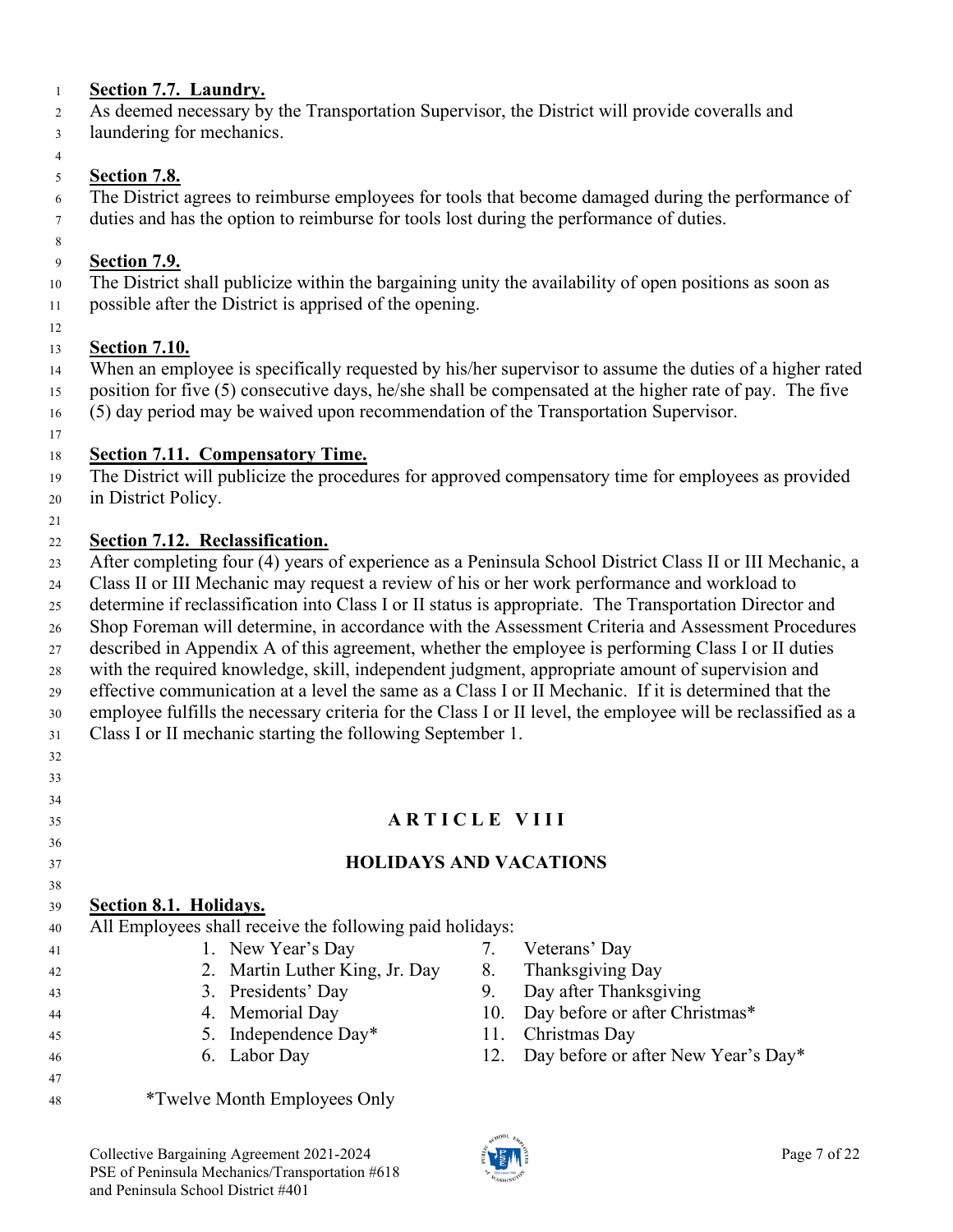#### **Section 8.1.1. Holidays.**

 Any holiday proclaimed by the federal or state government, including any of the present holidays that may be granted on the Monday following the holiday and proclaimed to be a school holiday by the Superintendent of Public Instruction, shall be considered a paid holiday.

#### **Section 8.1.2. Unworked Holidays.**

 Eligible employees shall receive pay equal to their normal work shift at their base rate in effect at the time the holiday occurs. An employee who is on the active payroll on the holiday and has worked his/her last scheduled shift preceding the holiday and his/her first scheduled shift succeeding the holiday, and is not on leave of absence, shall be eligible for pay for such unworked holiday. An except to this requirement will occur if the employee can furnish proof satisfactory to the District that because of illness he/she was unable to work on either such shifts, and his/her absence previous to such holiday by reason of such illness has not been longer than thirty (30) regular workdays.

#### **Section 8.1.3. Worked Holidays.**

 Employees who are required to work on the above-described holidays shall receive the pay due them for the holiday, and their base rate for all hours worked on such holidays, unless the employee starts to work at 6:00 p.m. or thereafter on that date.

#### **Section 8.1.4. Holidays During Vacation.**

 Should a holiday occur while an employee is on vacation, the employee shall be allowed to take one extra day of vacation with pay in lieu of the holiday as such. If one of the above holidays falls on a weekend, the employee shall be given one (1) day's pay at his/her base rate.

#### **Section 8.2. Vacations.**

 Each full-time employee shall earn one (1) day of vacation per month for the first year of employment. Employees may schedule vacation subject to Transportation Supervisor's approval. An Employee shall earn one (1) additional day of vacation credit for each year of service after the first year up to twenty (20) days. For every regular workday from which an employee is absent on vacation, sick leave, bereavement leave or emerge leave, they hours of the employee's normal work shift shall be credited as if worked. Less than twelve (12) month employees shall be entitled to a prorated share of vacation based upon the ratio of days worked to two hundred sixty (260). Less than twelve (12) month employees working in the capacity of substitutes are not entitled to vacation. Annual vacation accrual adjustments will be adjusted on the employee's anniversary date of hire.

#### **Section 8.2.1.**

 Except as provided in the following section, any vacation credit up to thirty (30) days currently due but unused by the new accrual date each year may be carried over for one (1) year following the accrual date with the approval of the immediate supervisor and administration. No vacation may be carried over for more than one (1) year beyond the date on which it became due. No employee shall be denied accrued vacation benefits due to the District employment needs.

#### **Section 8.2.2.**

 Employees who work less than twelve (12) months per year shall receive payment for unused accrued vacation with their June paycheck. Any employee who is discharged or who

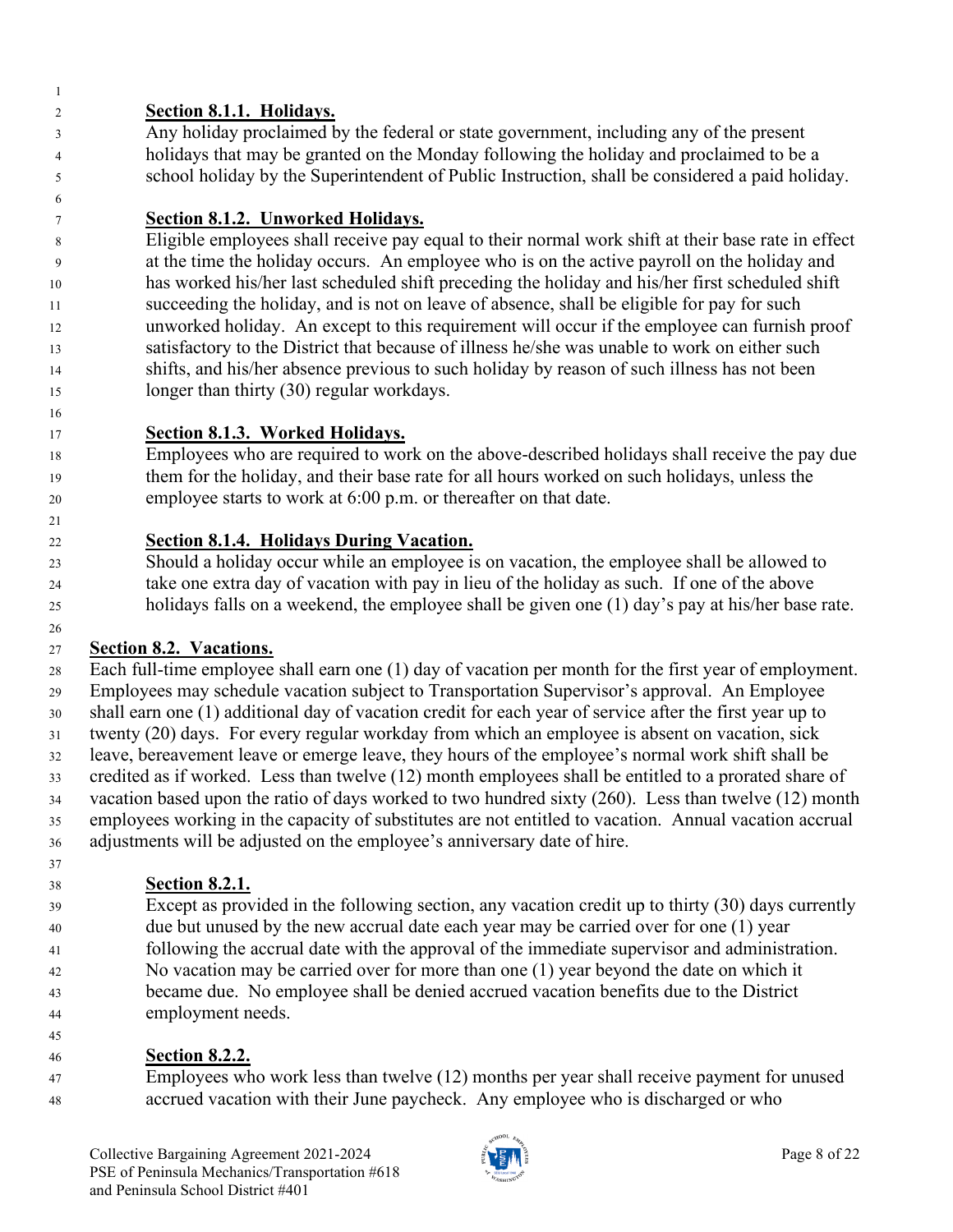terminates employment shall receive payment for unused accrued vacation credit with their final paycheck.

#### **A R T I C L E I X**

#### **LEAVES**

#### **Section 9.1. Sick Leave.**

 Each employee shall accumulate one (1) day of sick leave for each calendar month worked. No employee shall accumulate less than ten (10) days of sick leave per year, or at least that portion of ten (10) days which represents that relationship between days worked and the amount of days normally worked in a full school year. An employee who works eleven (11) working days in any calendar month will be given credit for the full calendar month. Sick leave shall be vested when earned and may be accumulated up to a maximum of one hundred eighty (180) days entitlement. The District shall project the number of annual sick leave days at the beginning of the school year according to the estimated calendar months the employee is to work during that year. The employee shall be entitled to the projected number of days of sick leave at the beginning of the school year. Sick leave benefits shall be paid based on base hourly rate applicable to the employee's normal daily work shift. Should an employee's normal daily work shift increase or decrease subsequent to an accumulation of days of sick leave, sick leave benefits will be paid in accordance with the employee's normal daily work shift at the time the sick leave is taken. The accumulated benefits will be expended on an hourly, rather than a daily, basis.

 

#### **Section 9.1.1.**

 The District shall abide by the Department of Labor and Industries and State Law in the event an employee is injured on the job.

#### **Section 9.1.2.**

 Employees who have accrued sick leave while employed by another public school district, in the State of Washington, shall be given credit for accrued sick leave upon employment with the District.

#### **Section 9.2. Attendance Incentive Program.**

 The parties mutually agree to enter into an attendance incentive program (sick leave buy back) as outlined by state law.

#### **Section 9.3.**

 A doctor's certificate may be required for illness of any duration at the discretions of the Administration.

#### **Section 9.4.**

- Absences warranting sick leave are:
- A. Personal illness or injury
- B. Leave for emergencies
- 

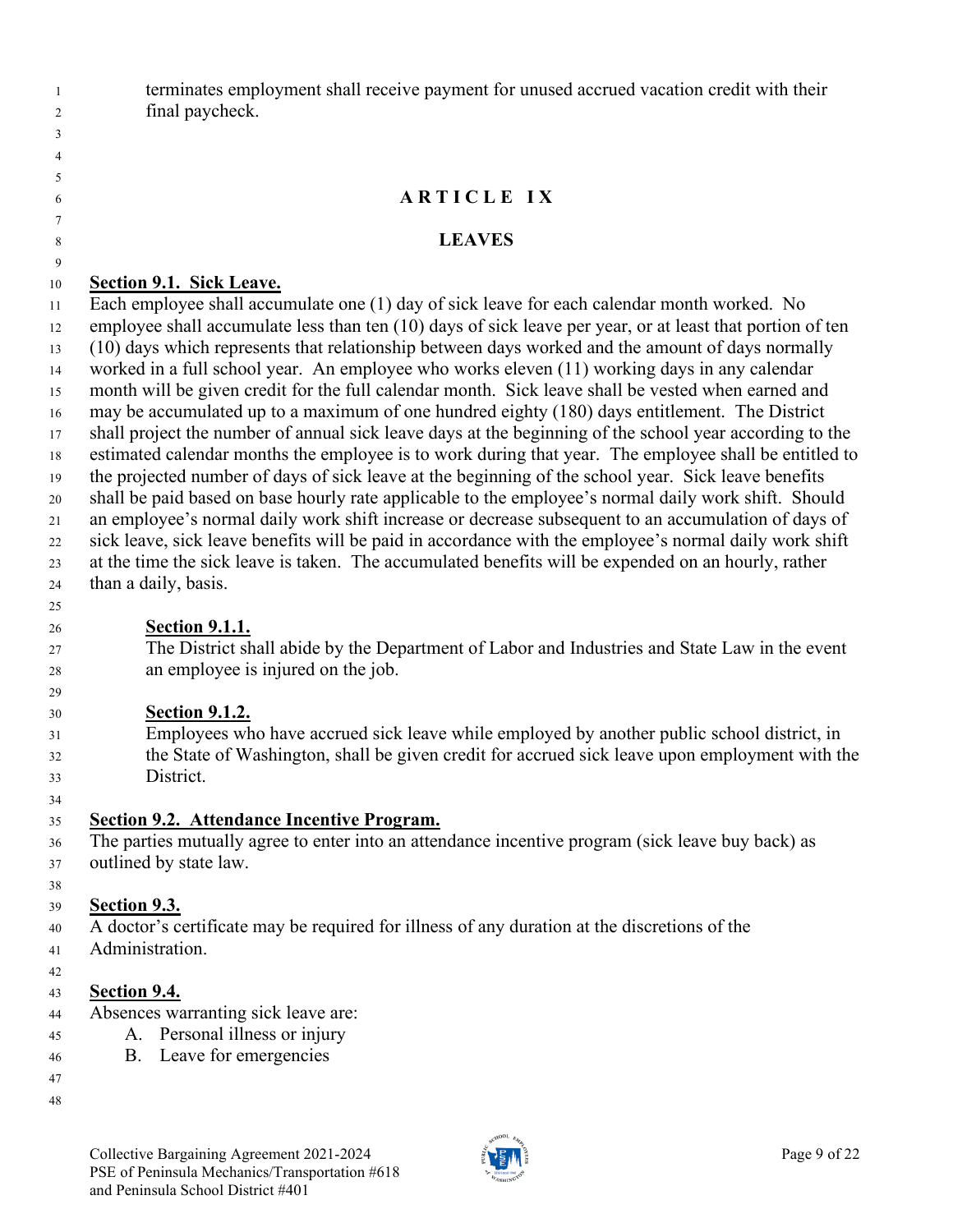- C. Appointments with medical or dental doctors or other legally recognized practitioners to prevent illness or preserve the health of the employee and which cannot be scheduled outside of school hours
- D. Sick Leave as referenced in WAC 392-136A-020 means leave granted to an employee for the purpose of absence from work with pay in the event of illness, injury, and emergencies as authorized in RCW 28A.400.300(2)(c). As used in this section, the term extraordinary or severe means serious or extreme and/or life threatening as authorized in WAC 392-136A- 020. Household members as referenced in WAC 392-136A-020 means those persons who reside in the same home as a family unit. This term shall include foster children and legal wards even if they do not live in the household.

#### **Section 9.5. Family Medical Leave.**

The District will comply with the F.M.L.A. pursuant to the School District Board Policy.

#### **Section 9.6. P.F.M.L.**

Employees shall be eligible to receive Paid Family and Medical Leave (PFML) under the Washington

- State Family and Medical Leave and Insurance Act. The District shall pay the statutory employer wage
- premium and the employee shall pay the statutory individual wage premium to fund this leave.
- 

#### **Section 9.7. Bereavement Leave.**

 In addition to the above, each employee shall be entitled to the following leave. Such leaves are not deducted from sick leave and are noncumulative.

- A. Up to five (5) days leave for the death of a spouse, domestic partner, mother, father, son, daughter, step-son, step-daughter, mother-in-law, father-in-law, sister, brother, grandparents, a member of the educator's household, or any family member as defined in [RCW 49.46.210](https://app.leg.wa.gov/rcw/default.aspx?cite=49.46.210) shall be granted.
- B. Up to one (1) day maximum leave for funerals of other relatives or close friends shall be granted.
- C. Such leave shall not be accumulated.
- D. If an employee needs more leave than provided in paragraph A or B, the employee shall contact Human Resources who will process the request for approval.
- 

#### **Section 9.8. Judicial Leave.**

 In the event an employee subject to this Agreement is summoned to serve as a juror, or appear as a codefendant with the School District, he/she shall receive his/her normal day's pay for each day he/she is required in court. In the event that the employee is a party (plaintiff or defendant) in court action,

- he/she may request a leave of absence, which may be granted without pay.
- 

#### **Section 9.9. Leave of Absence.**

Upon recommendation of the immediate supervisor through administrative channels to the

- Superintendent, and upon approval of the Board of Directors, an employee may be granted an extended
- leave of absence for a period not to exceed one (1) year. Request for such leave is to be made in
- writing. A leave of absence is to be requested and granted only for a specific period. All requests will
- be considered in light of available substitutes and, when granted, will be without compensation.

#### **Section 9.10.**

- The returning employee will not necessarily be assigned to the identical position occupied before the
- leave of absence. However, provided a vacancy exists for which the employee is qualified, the

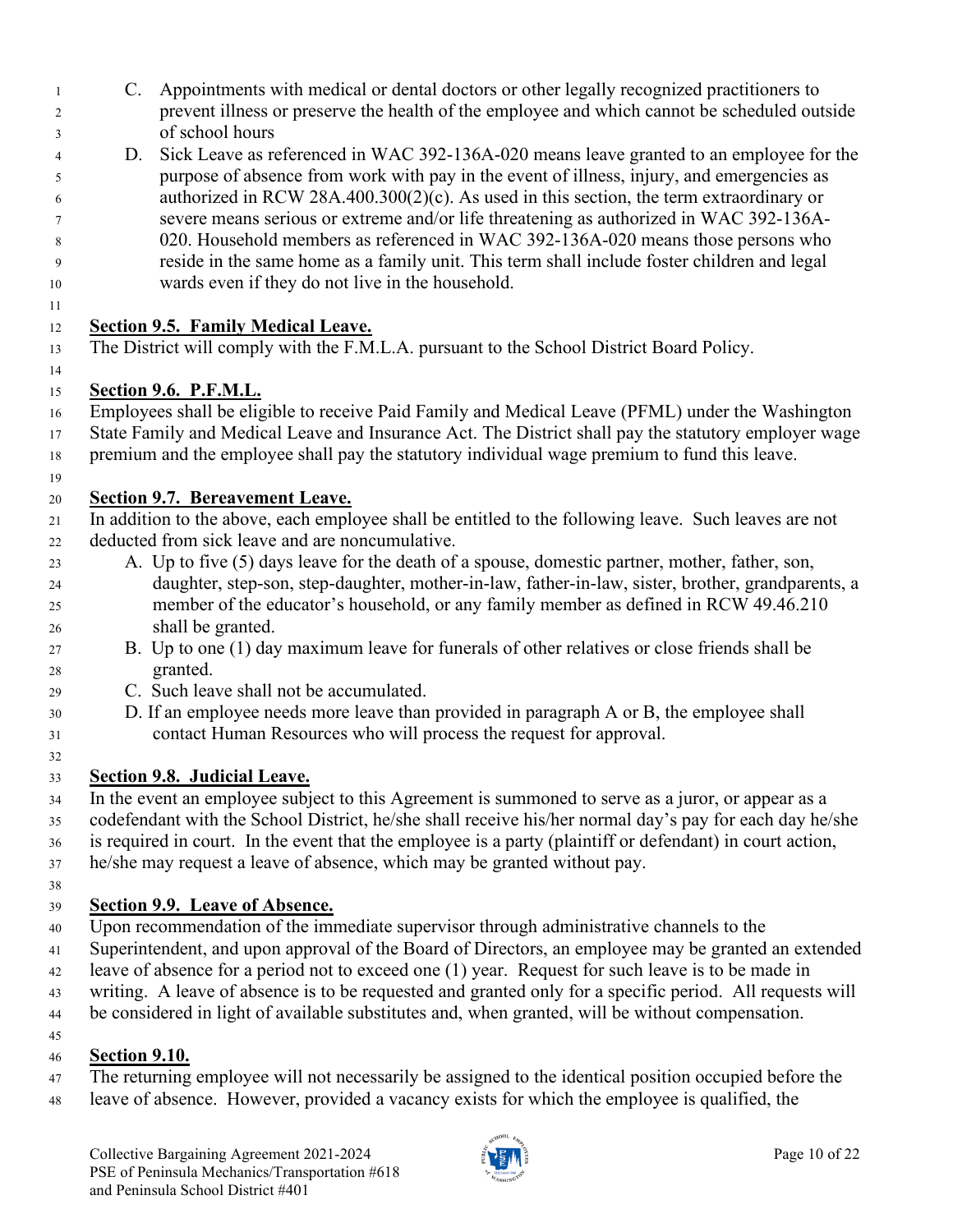employee shall be reinstated to a position equivalent in duties, and salary to that held at the time the

request for leave of absence was approved.

 

#### **Section 9.11. Protracted Illness Leave.**

 Any employee who has completed the probationary period shall be entitles to non-compensated Leave of Absence in cases of protracted illness or injury as certified by his/her physician.

**Section 9.11.1.**

 Upon application to the District, such leave shall be granted for the period of actual illness or injury up to one (1) year. If additional time is necessary, written application must be made to the District and up to one (1) additional year may be granted at the discretion of the District. An employee who has been on protracted illness leave for more than six (6) months shall give twenty (20) working days' notice in writing of intent to return to work. An employee who has been off less than six (6) months shall give ten (10) days' notice of intent to return to work. Before the employee may return to work, he/she shall have his/her fitness to return to work certified in writing by the attending physician. Upon returning, the employee shall be returned to the position he/she had been working, unless the position has been abolished, or a general reduction in force has placed a more senior employee in the position. In those cases, the employee shall be returned to as equivalent a position as possible without violating the terms of Article X.

# **A R T I C L E X**

### **PROBATION, SENIORITY, AND LAYOFF PROCEDURES**

#### **Section 10.1.**

 The seniority of an employee within the bargaining unit shall be established as of the date on which the employee began continuous daily employment (hereinafter "hire date") unless such seniority shall be lost. However, time spent as a substitute employee shall not count for purposes of seniority.

Employees on leave due to industrial injury shall not be negatively affected by this section.

#### **Section 10.2.**

 Newly hired regular employees shall remain in a probationary status for a period of not more than sixty (60) working days following the hire date. During this probationary period, the District may discharge such employee at its discretion.

# **Section 10.2.1.**

# Substitute employees shall receive the probationary hourly rate of pay but shall receive no other

- contractual benefits. No employee shall suffer a reduction of salary because of the
- implementation of the above.

# **Section 10.2.2.**

A bargaining unit employee who has been promoted from the rank and file into a lead or

supervisory position shall be placed in a trial status for a period of not more than forty (40)

working days from the effective date of his/her promotion. During this trial period the District

may, if the new promotion proves unsatisfactory to either the District or the employee, reassign

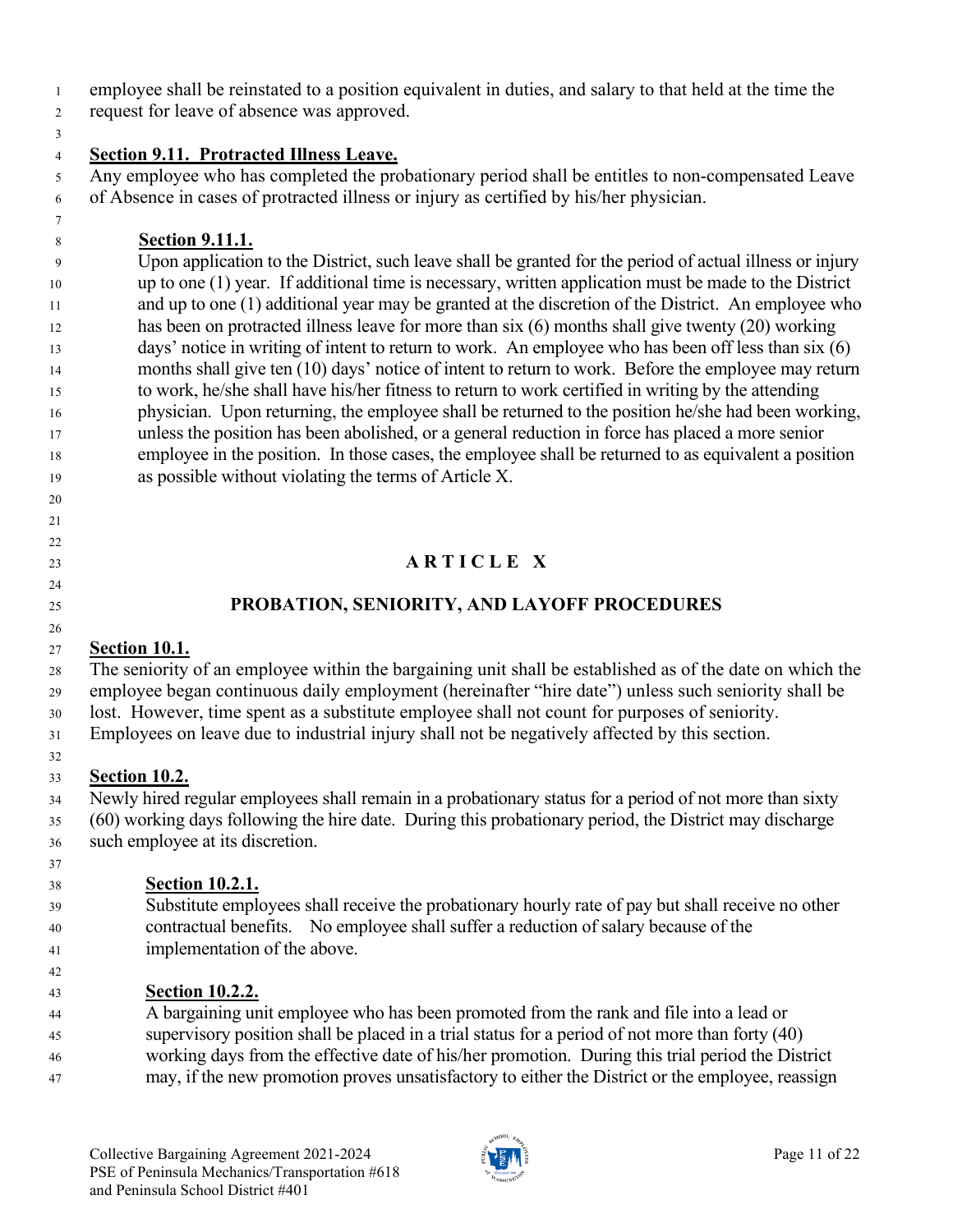- such promoted employee to his/her former position without loss of seniority, and with
- reinstatement of his/her former rate of pay.

#### **Section 10.3.**

 Upon completion of the probationary period, the employee will be subject to all rights and duties contained in this Agreement retroactive to the hire date.

#### **Section 10.4.**

- The seniority rights of an employee shall be lost for the following reasons:
- A. Resignation,
- B. Discharge for justifiable cause; or
- C. Retirement.
- 

#### **Section 10.5.**

 Seniority shall continue to accrue during leaves for which compensation is continued or when otherwise required by applicable law. In other instances, seniority shall be adjusted to reflect the period of leave.

#### **Section 10.6.**

 Seniority rights shall be effective within the general job classification. As used in this Agreement, general job classifications are those set forth in Article I, Section 1.3.

#### **Section 10.7.**

Scheduling of vacations and layoffs shall be based upon seniority provided qualified employees are

 available to perform the work required. The District shall consider seniority in instances involving promotion.

#### **Section 10.8.**

 Employees who change job classifications within the bargaining unit shall retain their hire dates in the previous classification for a period of one (1) year, notwithstanding that they have acquired a new hire date and a new classification

#### **Section 10.9.**

- In the event of layoff, employees so affected are to be placed on a reemployment list maintained by the
- District according to layoff ranking. Such employees are to have priority in filling an opening in the

 classification held immediately prior to layoff. Names shall remain on the reemployment list for two (2) years.

#### **Section 10.10.**

 Employees on layoff status shall file their addresses in writing with the Personnel Office of the District and shall thereafter promptly advise the District in writing of any change of address.

#### **Section 10.11.**

An employee shall forfeit rights to reemployment, as provided in Section 10.9., if the employee does not

 comply with the requirements of Section 10.10., or if the employee does not respond to the offer of reemployment within fifteen (15) days.

- 
- 

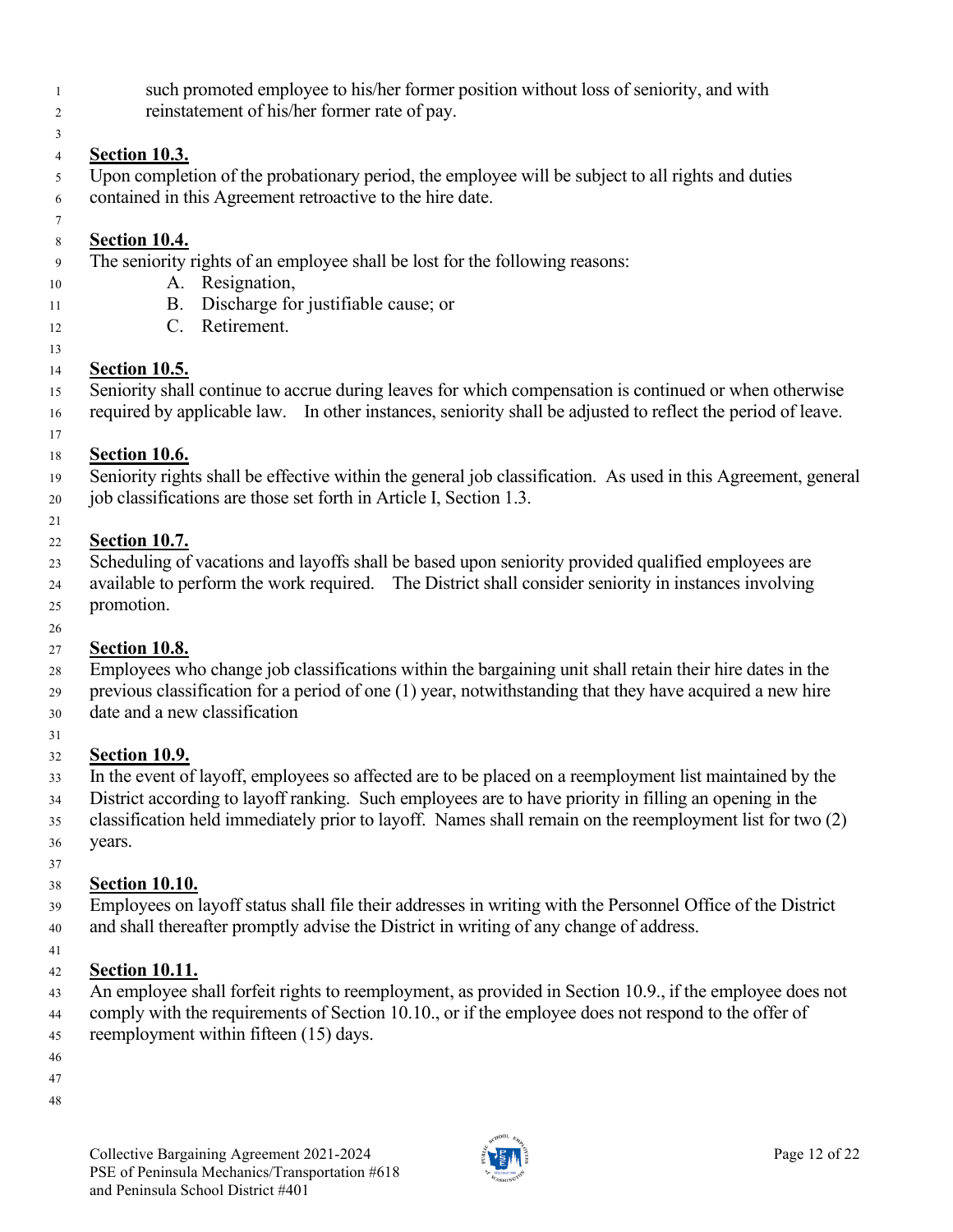| $\mathbf{1}$   | <b>Section 10.12.</b>                                                                                                                                                                 |
|----------------|---------------------------------------------------------------------------------------------------------------------------------------------------------------------------------------|
| 2              | An employee on layoff status who rejects an offer of reemployment forfeits seniority and all other accrued                                                                            |
| 3              | benefits; provided, that such employee be offered a position equal to that held prior to layoff.                                                                                      |
| $\overline{4}$ |                                                                                                                                                                                       |
| 5              |                                                                                                                                                                                       |
| 6              |                                                                                                                                                                                       |
| 7              | ARTICLE XI                                                                                                                                                                            |
| 8<br>9         | <b>DISCIPLINE AND DISCHARGE OF EMPLOYEES</b>                                                                                                                                          |
| 10             |                                                                                                                                                                                       |
| 11             | <b>Section 11.1.</b>                                                                                                                                                                  |
| 12             | Employees, other than probationary or substitute, shall be disciplined or discharged only for justifiable                                                                             |
| 13             | cause. The issue of justifiable cause shall be resolved in accordance with the grievance procedure                                                                                    |
| $14$<br>15     | hereinafter provided. If the District has reason to reprimand an employee, it shall be done in a manner that<br>will not embarrass the employee before other employees or the public. |
| 16             |                                                                                                                                                                                       |
| 17             | <b>Section 11.2.</b>                                                                                                                                                                  |
| 18             | Normal termination or resignation shall require a two (2) week written notice.                                                                                                        |
| 19             |                                                                                                                                                                                       |
| 20             | <b>Section 11.3. Notification to Non-Annual Employees.</b>                                                                                                                            |
| 21             | This Section is intended to be applicable to those employees whose duties necessarily imply less than                                                                                 |
| 22             | twelve (12) months (excluding vacations) of work per year.                                                                                                                            |
| 23             |                                                                                                                                                                                       |
| 24             | <b>Section 11.3.1.</b>                                                                                                                                                                |
| 25             | Should the District decide to discharge any non-annual employee, the employee shall be so                                                                                             |
| 26             | notified in writing prior to the expiration of the school year.                                                                                                                       |
| 27             |                                                                                                                                                                                       |
| 28             | <b>Section 11.3.2.</b><br>Nothing contained herein shall be construed to prevent the District from discharging an employee                                                            |
| 29<br>30       | for acts of misconduct occurring after the expiration of the school year.                                                                                                             |
| 31             |                                                                                                                                                                                       |
| 32             | <b>Section 11.3.3.</b>                                                                                                                                                                |
| 33             | Nothing contained herein shall, in any regard, limit the operation of this Article.                                                                                                   |
| 34             |                                                                                                                                                                                       |
| 35             |                                                                                                                                                                                       |
| 36             |                                                                                                                                                                                       |
| 37             | <b>ARTICLE XII</b>                                                                                                                                                                    |
| 38             |                                                                                                                                                                                       |
| 39             | <b>INSURANCE AND RETIREMENT</b>                                                                                                                                                       |
| 40             |                                                                                                                                                                                       |
| 41             | <b>Section 12.1.</b>                                                                                                                                                                  |
| 42<br>43       | The District shall provide basic and optional benefits through the School Employees Benefits Board<br>(SEBB) under the rules and regulations adopted by the SEBB.                     |
| 44             |                                                                                                                                                                                       |
| 45             | <b>Section 12.2.</b>                                                                                                                                                                  |
| 46             | The District shall provide tort liability coverage for all employees subject to this Agreement but limited to                                                                         |
| 47             | public bodily injury and property damage liability coverage as provided in the District's liability insurance                                                                         |
| 48             | policies.                                                                                                                                                                             |
|                |                                                                                                                                                                                       |

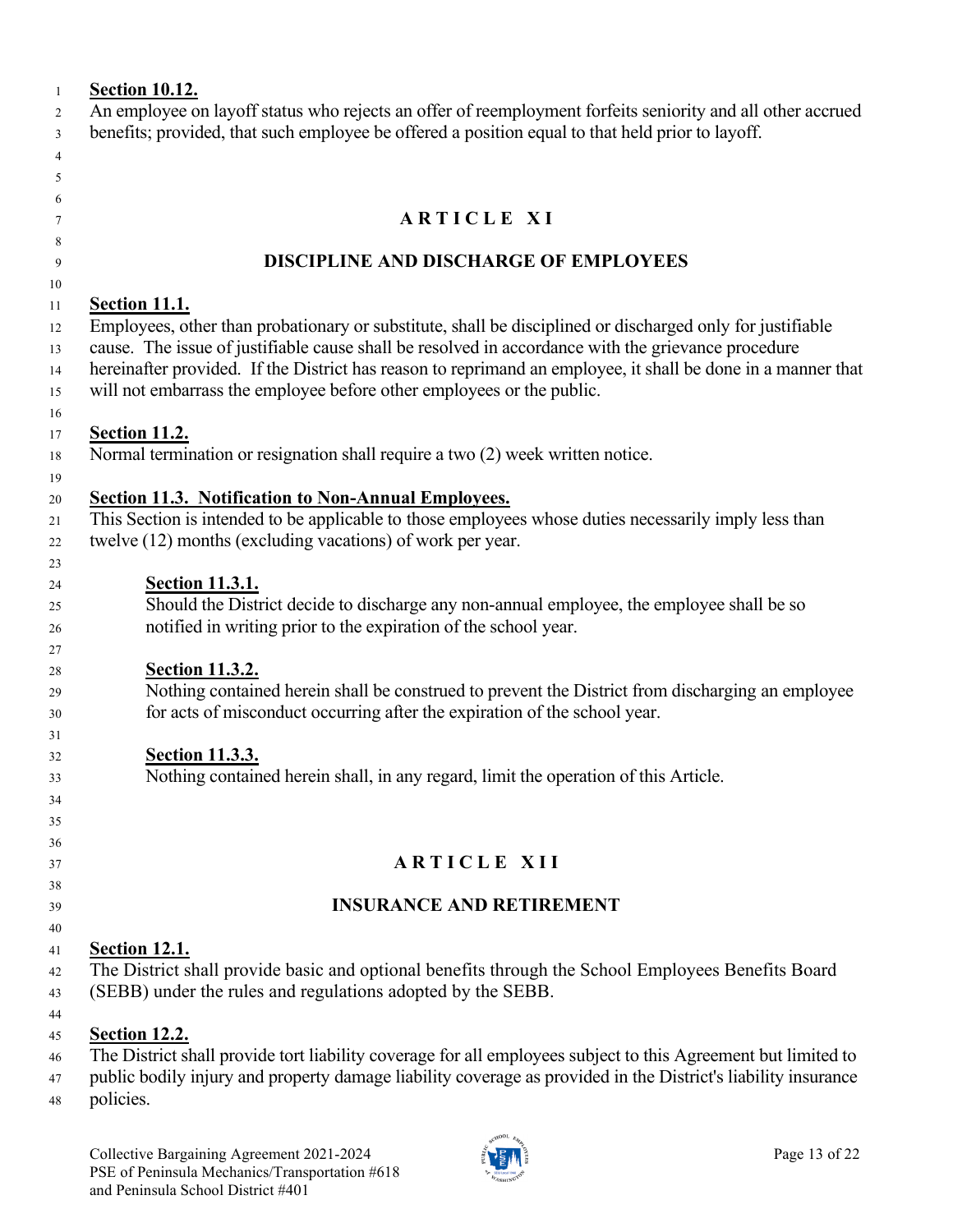### **Section 12.3.**

The District shall provide insurance on all tools owned by bus mechanics and helpers against fire and

break-in of the bus maintenance shop. A complete inventory list and/or pictures are to be furnished the

District by the employee annually by July 1.

#### **Section 12.4.**

The District will pay the full cost of physical examinations as required for bus driver certification after the

first examination of new employees, providing said physical exam is performed by a physician designated

by the District. Employees may attend the physician of their choice, provided the physical would be

covered by group insurance.

#### **Section 12.5.**

In determining whether an employee subject to this Agreement is eligible for participation in the

Washington State Public Employees' Retirement System, the District shall use the projected hours of the

regular shifts. All hours worked, whether straight time, overtime, or otherwise, will be reported, if the

employee is regularly employed an average of seventy (70) hours or more per month, for at least five (5)

- months of a fiscal year. The District shall abide by the Department of Retirement eligibility rules.
- 
- 

## 

- 
- 

# **A R T I C L E X I I I**

#### **VOCATIONAL TRAINING**

#### **Section 13.1.**

 In the mutual interests of the District and the Association, there will be established a budget which may be used by employees subject to this Agreement for vocational improvement.

#### **Section 13.2.**

Such funds may be utilized for salaries and expenses for approved work-related training.

#### **Section 13.3. Endorsements.**

 All mechanics are to hold a valid State of Washington Commercial Driver's License, Class B, with a passenger endorsement (P1) and School Bus endorsement (S), and hold a current district required First Aid card.

Employees will be reimbursed at their regular hourly rate per hour for attending first aid and

 recertification courses. The employee must successfully complete the course in order to receive compensation.

#### **Section 13.4.**

 Employees shall receive their regular hourly rate for all hours in attendance at required departmental meetings.

- 
- 
- 

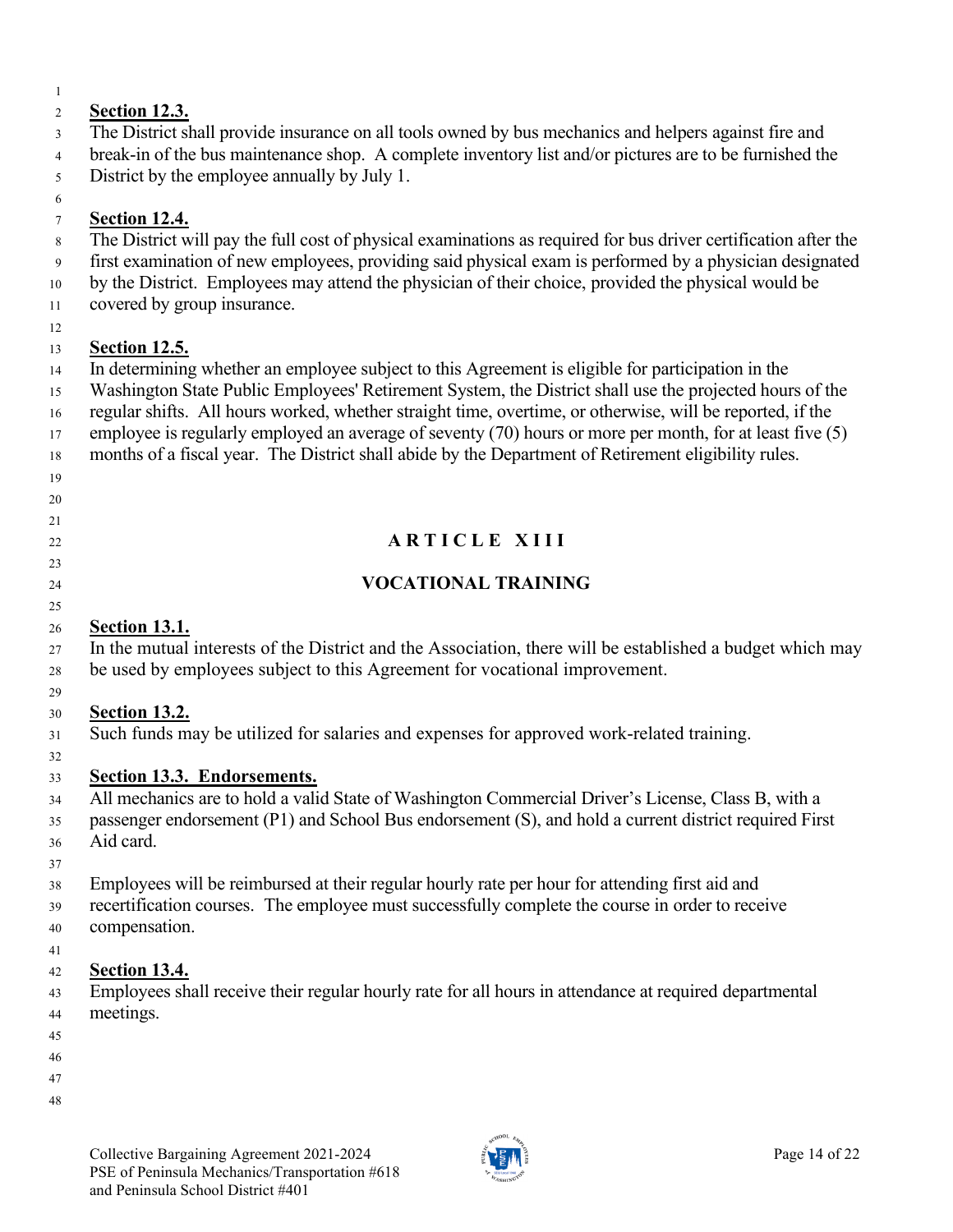#### **A R T I C L E X I V**

#### **MAINTENANCE OF MEMBERSHIP AND CHECK OFF**

#### **Section 14.1. Dues Authorization.**

 PSE will provide a list of those members who have agreed to union membership. In addition, upon request, the district shall have access to view or obtain a copy of the membership authorization. PSE will be the custodian of the records related to Union membership/dues deduction authorizations. PSE agrees that, as the custodian of the records, it has the responsibility to ensure the accuracy and safekeeping of those records.

#### **Section 14.2. Checkoff.**

 The Association, which is the legally recognized exclusive bargaining representative of the classified staff as described in the recognition clause of this agreement, shall have the right to have deducted from the salaries of members of the Association (upon receipt of authorization), an amount equal to the fees and dues required for membership in the Association.

 The dues deduction form and authorization shall remain in effect from year to year, unless withdrawn in writing to PSE by the employee. Upon receiving an authorization form, the employer will start deductions

for the new members for the next available payroll period, according to the usual administrative cycle. The

Association will refund any amount of dues that are paid to it in error.

#### **Section 14.3.**

 Monthly Report to the Association. Accompanying the monthly transmission of dues to PSE, the District will submit a list of all bargaining unit employees with each employee's name and the amount of dues deducted for that month.

#### **Section 14.4.**

The Association and its affiliates will defend, indemnify, and hold the District harmless against all liability,

 including allegations, claims, actions, suits, demands, damages, obligations, losses, settlement, judgments, costs and expenses (including attorneys' fees) that arise out of any action taken or not taken by the District

in implementation of this section.

- **A R T I C L E X V**
- **GRIEVANCE PROCEDURE**
- 

#### **Section 15.1.**

 A grievance is hereby defined as an alleged violation of the terms of this Agreement by the District and shall be resolved in strict compliance with this Article.

#### **Section 15.2. Grievance Steps.**

#### **Section 15.2.1.**

 Employees shall first discuss the grievance with their immediate supervisor. If employees so wish, they may be accompanied by an Association representative at such discussion. All

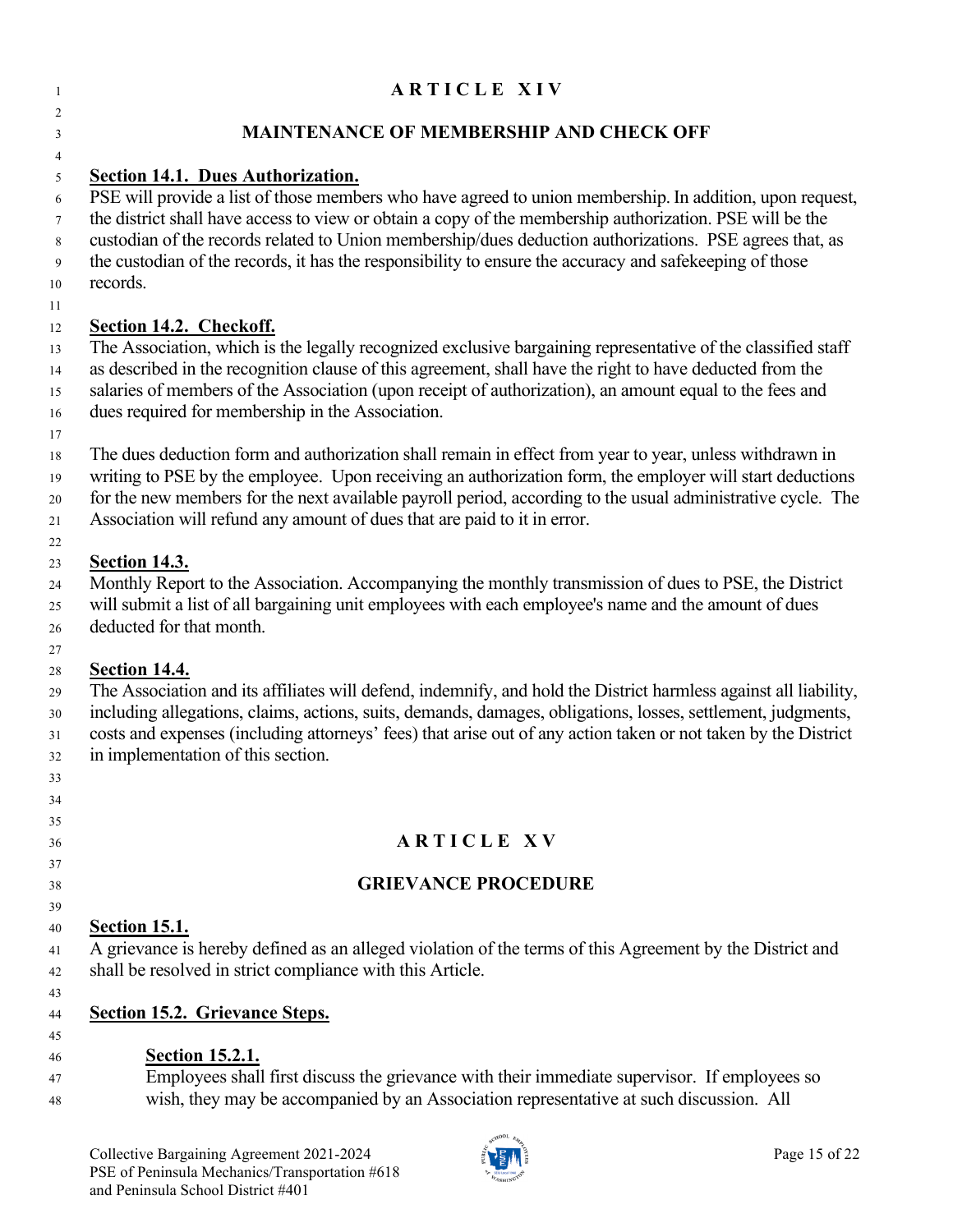grievances not brought to the immediate supervisor in accordance with the preceding sentence within ten (10) working days of the occurrence of the grievance shall be invalid and subject to no further processing.

#### **Section 15.2.2.**

 If the grievance is not resolved to the employee's satisfaction in accordance with the preceding subsection, the employee shall reduce to writing a statement of the grievance containing the following:

- A. The facts on which the grievance is based;
- B. A reference to the provisions in this Agreement which have been allegedly violated; and
- C. The remedy sought.

 The employee shall submit the written statement of grievance to the immediate supervisor for reconsideration and shall submit a copy to the official in the administration responsible for personnel. The parties will have ten (10) working days from submission of the written statement of grievance to resolve it by indicating on the statement of grievance the disposition. If an agreeable disposition is made, all parties to the grievance shall sign it.

#### **Section 15.2.3.**

 If no settlement has been reached within the ten (10) working days referred to in the preceding subsection, and the Association believes the grievance to be valid, a written statement of grievance shall be submitted within ten (10) working days to the District Superintendent or the Superintendent's designee. After such submission, the parties will have ten (10) working days from submission of the written statement of grievance to resolve it by indicating on the statement of grievance the disposition. If an agreeable disposition is made, all parties to the grievance shall sign it.

#### **Section 15.2.4.**

 If no settlement has been reached within the ten (10) working days referred to in the preceding subsection, the employee may demand arbitration of the grievance utilizing the Voluntary Labor Arbitration Rules of the American Arbitration Association. The arbitrator's award shall be final and binding upon all parties.

#### **Section 15.2.5.**

It is agreed that:

- A. Matters involving employee evaluations are specifically exempted and excluded from being arbitrable under this Article.
- B. The Arbitrator shall have no power to alter, add to or subtract from the terms of this Agreement.
- C. The fees and expenses of the Arbitrator shall be equally shared by the parties.

#### **Section 15.3.**

The grievance or arbitration discussions shall take place whenever possible on school time. The District

 shall not discriminate against an individual employee or the Association for taking action under this Article.

- 
- 

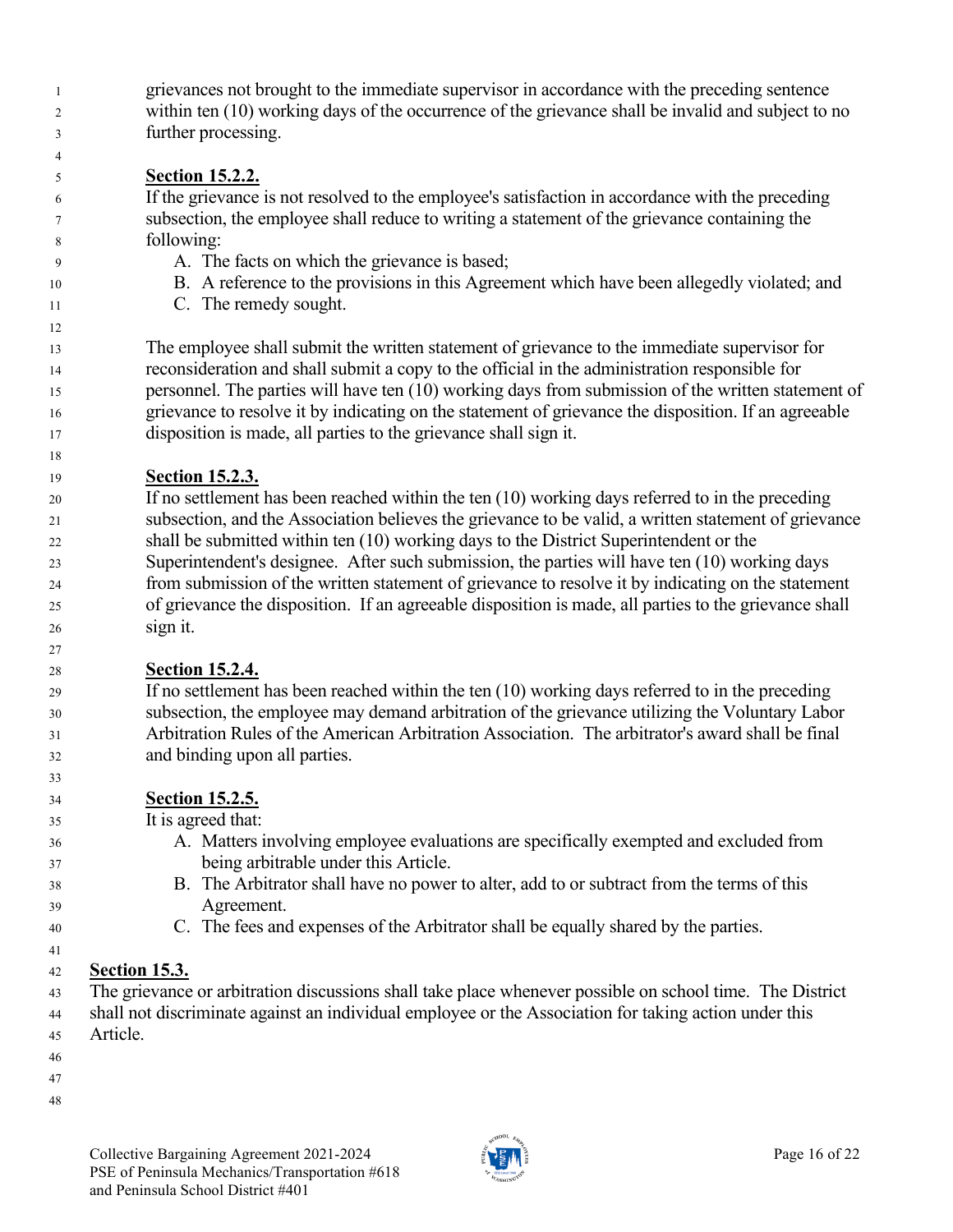| -1                         | <b>ARTICLE XVI</b>                                                                                                                                                                                                                                                                                                                                                                                                                                                  |
|----------------------------|---------------------------------------------------------------------------------------------------------------------------------------------------------------------------------------------------------------------------------------------------------------------------------------------------------------------------------------------------------------------------------------------------------------------------------------------------------------------|
| 2<br>3                     | <b>SALARIES AND COMPENSATION</b>                                                                                                                                                                                                                                                                                                                                                                                                                                    |
| 4                          |                                                                                                                                                                                                                                                                                                                                                                                                                                                                     |
| 5<br>6<br>7<br>8           | <b>Section 16.1.</b><br>Employees shall be compensated in accordance with the provisions of this Agreement for all hours<br>worked. Each employee shall receive a full accounting and itemization of authorized deductions, hours<br>worked, and rates paid with each paycheck.                                                                                                                                                                                     |
| 9<br>10                    | Section 16.2. Rates of Pay.                                                                                                                                                                                                                                                                                                                                                                                                                                         |
| 11<br>12<br>13<br>14<br>15 | Employees shall be paid according to Schedule A. Each September 1, employees who have completed<br>at least two-thirds $(2/3)$ of their position's work year the prior school year will be granted an increment<br>(paid at the next higher step on Schedule A for that level). Longevity increments shall be paid in the<br>same manner if qualified based on years of service. Paid leave days shall count as days completed for<br>the purposes of this section. |
| 16<br>17                   | <b>Section 16.3.</b>                                                                                                                                                                                                                                                                                                                                                                                                                                                |
| 18<br>19                   | Salaries for employees subject to this Agreement, during the term of this Agreement, are contained in<br>Schedule A attached hereto and by this reference incorporated herein.                                                                                                                                                                                                                                                                                      |
| 20                         | <b>Section 16.4.</b>                                                                                                                                                                                                                                                                                                                                                                                                                                                |
| 21<br>22<br>23             | For purposes of calculating daily hours, time worked shall be rounded to the nearest one-quarter $(1/4)$ hour.                                                                                                                                                                                                                                                                                                                                                      |
| 24<br>25<br>26             | <b>Section 16.5.</b><br>Any employee required to travel from one site to another in a private vehicle during working hours<br>shall be compensated for such travel on a per-mile basis at the established Board policy rate.                                                                                                                                                                                                                                        |
| 27                         |                                                                                                                                                                                                                                                                                                                                                                                                                                                                     |
| 28<br>29<br>30             | <b>Section 16.6.</b><br>Employees requires to remain overnight on District business shall be reimbursed for reasonable and<br>necessary room and board expenditures.                                                                                                                                                                                                                                                                                                |
| 31<br>32                   | <b>Section 16.7. Commercial Driver's License.</b>                                                                                                                                                                                                                                                                                                                                                                                                                   |
| 33                         | The District will pay approved costs for testing and training incurred by mechanics in obtaining the                                                                                                                                                                                                                                                                                                                                                                |
| 34                         | required Commercial Driver's License.                                                                                                                                                                                                                                                                                                                                                                                                                               |
| 35                         |                                                                                                                                                                                                                                                                                                                                                                                                                                                                     |
| 36                         | <b>Section 16.8. Job Related Materials Allowance.</b>                                                                                                                                                                                                                                                                                                                                                                                                               |
| 37<br>38                   | Each employee shall be entitled to a reimbursement for job related materials including but not limited to,<br>safety eye glasses, safety footwear and mechanic tools. Additional job related materials may be eligible                                                                                                                                                                                                                                              |
| 39                         | for reimbursement as approved by the Director of Transportation. It is expected and understood that                                                                                                                                                                                                                                                                                                                                                                 |
| 40                         | employee safety will be a priority in the expenditure of this allowance. Full cost reimbursement to                                                                                                                                                                                                                                                                                                                                                                 |
| 41                         | mechanics shall occur upon presentation of any valid invoice proof of purchase including those based on                                                                                                                                                                                                                                                                                                                                                             |
| 42                         | credit/installment payments by a mechanic. The annual allowance for each mechanic shall be two                                                                                                                                                                                                                                                                                                                                                                      |
| 43                         | thousand five hundred dollars (\$2,500) for invoices presented for the duration of this contract.                                                                                                                                                                                                                                                                                                                                                                   |
| 44                         |                                                                                                                                                                                                                                                                                                                                                                                                                                                                     |

#### **Section 16.9. Weekend Pager Duty.**

- 46 Mechanics assigned to emergency on call weekend pager duty shall receive two (2) hour minimum paid
- time plus compensated for other time worked. In addition, all weekend pager duty time shall be
- 48 compensated at one and a half  $(1\frac{1}{2})$  time's regular pay.

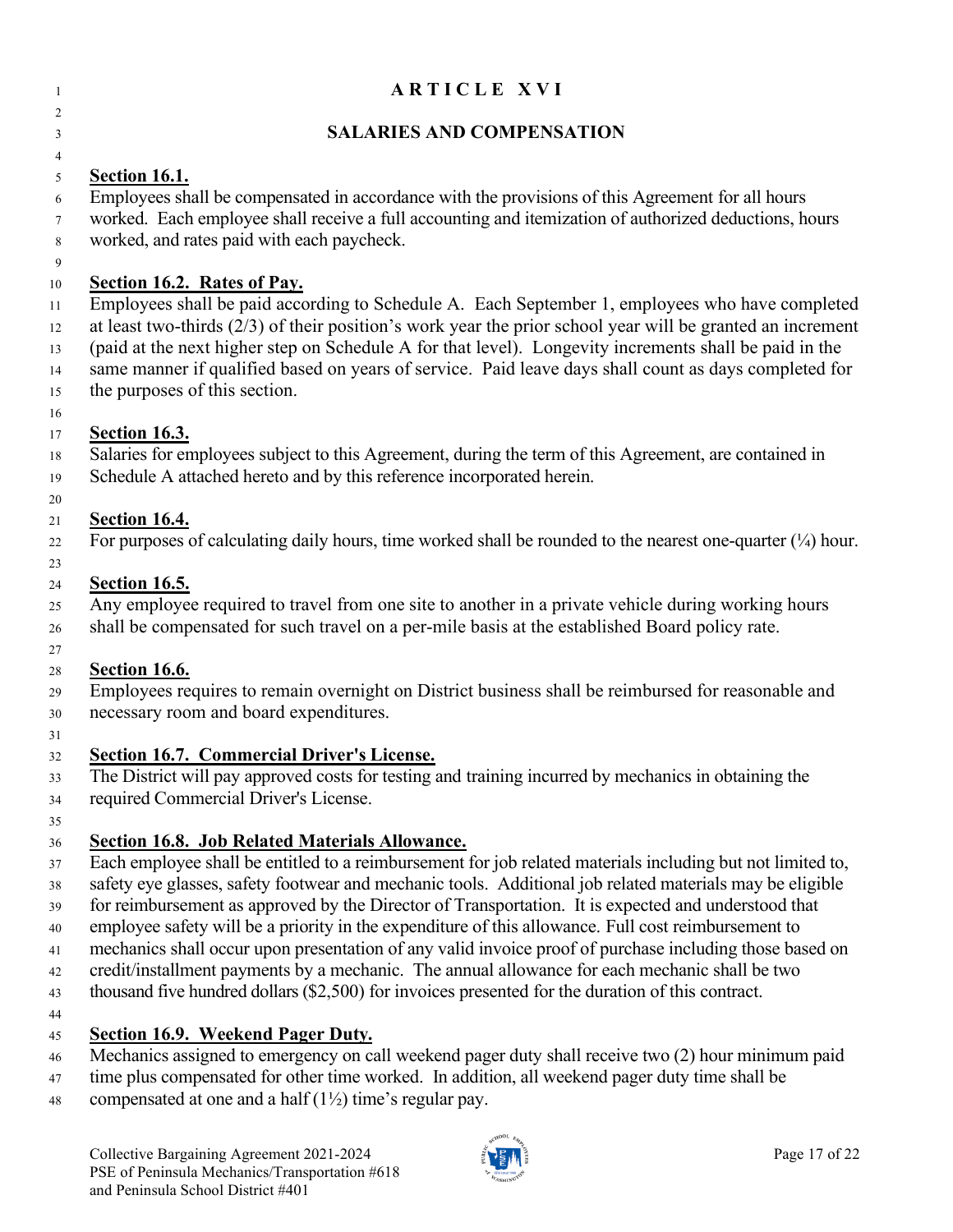| 2              |                                                                                                            |
|----------------|------------------------------------------------------------------------------------------------------------|
| 3              |                                                                                                            |
| $\overline{4}$ | <b>ARTICLE XVII</b>                                                                                        |
| $\overline{5}$ |                                                                                                            |
| 6              | <b>TERM AND SEPARABILITY OF PROVISIONS</b>                                                                 |
| $\tau$         |                                                                                                            |
| 8              | <b>Section 17.1.</b>                                                                                       |
| 9              | The term of this Agreement shall be September 1, 2021 to August 31, 2024. Schedule A shall be              |
| $10\,$         | increased as attached for the 2021-2022 year. All wages shall be increased by the implicit price deflator  |
| 11             | (IPD) or 2% (whichever is higher) for the 2022-2023 and 2023-2024 years.                                   |
| 12<br>13       | <b>Section 17.2.</b>                                                                                       |
| 14             | The parties acknowledge that each has had the unlimited right and opportunity to make demands and          |
| 15             | proposals with respect to any matter deemed a proper subject for negotiations. The results of the exercise |
| 16             | of that right and opportunity are set forth in this Agreement. Except as specifically stated in this       |
| 17             | Agreement, the District and the Association, for the duration of this Agreement, each voluntarily and      |
| 18             | unqualified agree to waive the right to oblige the other party to negotiate with respect to any subject or |
| 19             | matter covered or not covered in this Agreement unless mutually agreed otherwise.                          |
| 20             |                                                                                                            |
| 21             | <b>Section 17.3.</b>                                                                                       |
| 22             | This Agreement may be reopened at any time during its term upon mutual consent of parties in writing.      |
| 23             |                                                                                                            |
| 24             | <b>Section 17.4.</b>                                                                                       |
| 25             | If any provision of this Agreement or the application of any such provision is held invalid, the remainder |
| 26             | of this Agreement shall not be affected thereby.                                                           |
| 27             |                                                                                                            |
| 28             | <b>Section 17.5.</b>                                                                                       |
| 29             | Neither party shall be compelled to comply to any provision of this Agreement which conflicts with state   |
| 30             | or federal statutes or regulations promulgated pursuant thereto.                                           |
| 31             |                                                                                                            |
| 32             | <b>Section 17.6.</b>                                                                                       |
| 33             | In the event either of the two $(2)$ previous sections is determined to apply to any provision of this     |
| 34             | Agreement, such provision shall be renegotiated pursuant to Section 17.3.                                  |
| 35             |                                                                                                            |
| 36             | <b>Section 17.7.</b>                                                                                       |
| 37             | The Association agrees that there shall be no work stoppage or interruptions of regularly assigned duties. |
| 38             | The District agrees that the employee shall not be locked out during the life of the Agreement.            |
| 39             |                                                                                                            |
| 40             | <b>Section 17.8.</b>                                                                                       |

- Salary increases above the state funded dollars may be contingent upon successful levy passage and two levy collections per school year.
- 

 

- 
- 
- 
- 
- 
- 

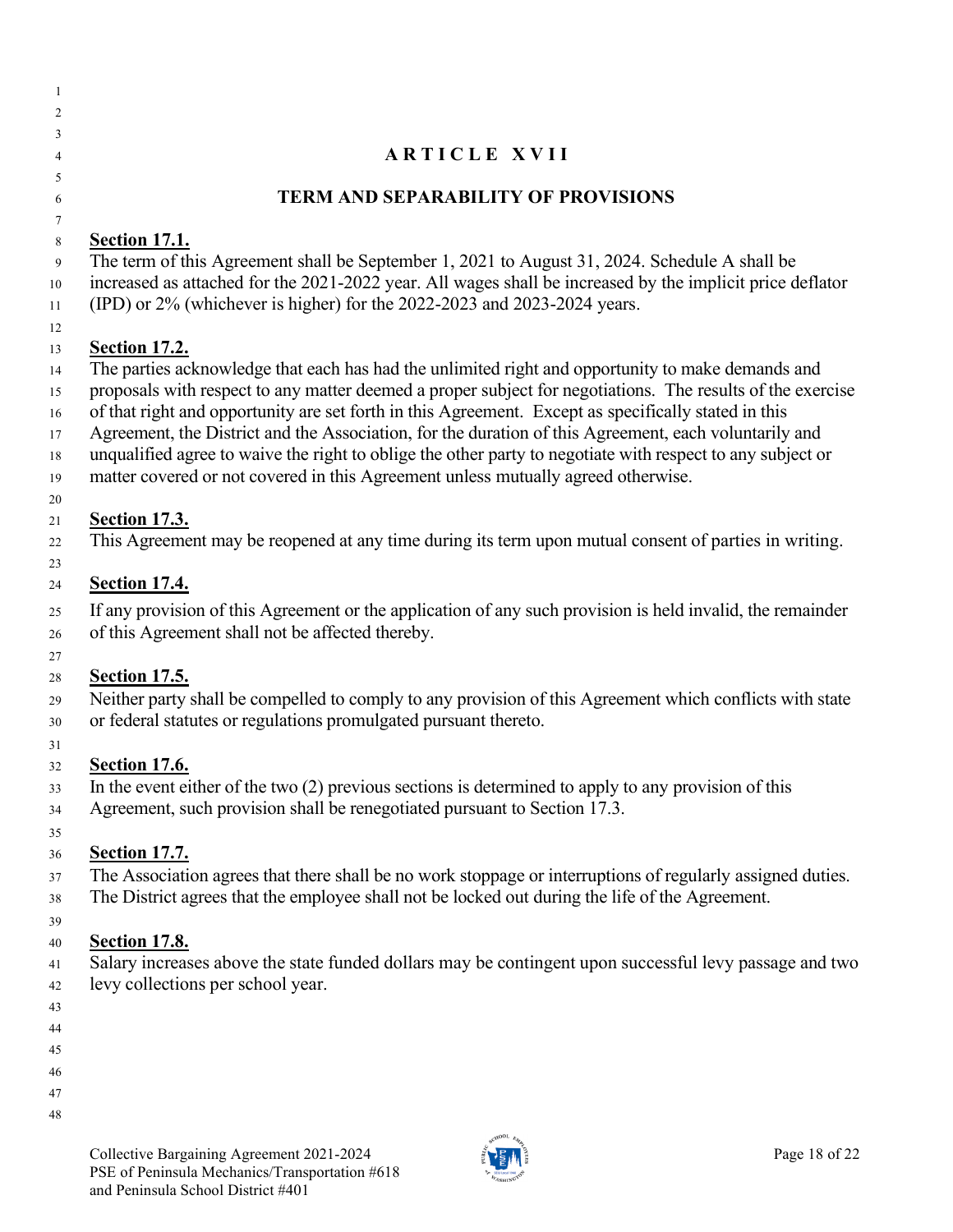| 1                          | <b>ARTICLE XVIII</b>                                                                                                                                                                                                           |                                                                                                                                                                                                                                                                                                                                                                                                                                                                                                                             |  |  |  |
|----------------------------|--------------------------------------------------------------------------------------------------------------------------------------------------------------------------------------------------------------------------------|-----------------------------------------------------------------------------------------------------------------------------------------------------------------------------------------------------------------------------------------------------------------------------------------------------------------------------------------------------------------------------------------------------------------------------------------------------------------------------------------------------------------------------|--|--|--|
| 2                          |                                                                                                                                                                                                                                |                                                                                                                                                                                                                                                                                                                                                                                                                                                                                                                             |  |  |  |
| 3                          | SUBSTITUTE AND TEMPORARY EMPLOYEES                                                                                                                                                                                             |                                                                                                                                                                                                                                                                                                                                                                                                                                                                                                                             |  |  |  |
| 4<br>5<br>6<br>$\tau$      | <b>Section 18.1.</b><br>Substitute and temporary employees shall be paid according to Schedule A. Rights of said substitute and<br>temporary employees identified shall be limited exclusively to those items in this Article. |                                                                                                                                                                                                                                                                                                                                                                                                                                                                                                                             |  |  |  |
| 8<br>9<br>10<br>11         | <b>Section 18.2.</b><br>who has reemployment rights.                                                                                                                                                                           | Substitute employees shall be defined as those employees who are replacing a regular employee on leave                                                                                                                                                                                                                                                                                                                                                                                                                      |  |  |  |
| 12<br>13<br>14<br>15<br>16 | <b>Section 18.3.</b><br>sixty (60) workdays.                                                                                                                                                                                   | Temporary employees are those who are retained to perform work on a short-term project not to exceed                                                                                                                                                                                                                                                                                                                                                                                                                        |  |  |  |
| 17<br>18<br>19<br>20<br>21 |                                                                                                                                                                                                                                |                                                                                                                                                                                                                                                                                                                                                                                                                                                                                                                             |  |  |  |
| 22<br>23<br>24<br>25<br>26 |                                                                                                                                                                                                                                |                                                                                                                                                                                                                                                                                                                                                                                                                                                                                                                             |  |  |  |
| 27<br>28<br>29             | PUBLIC SCHOOL EMPLOYEES<br>OF WASHINGTON/SEIU LOCAL 1948                                                                                                                                                                       |                                                                                                                                                                                                                                                                                                                                                                                                                                                                                                                             |  |  |  |
| 30<br>31<br>32<br>33       | PENINSULA CHAPTER #618<br>TRANSPORTATION-MECHANIC UNIT                                                                                                                                                                         | PENINSULA SCHOOL DISTRICT #401                                                                                                                                                                                                                                                                                                                                                                                                                                                                                              |  |  |  |
| 34                         |                                                                                                                                                                                                                                |                                                                                                                                                                                                                                                                                                                                                                                                                                                                                                                             |  |  |  |
| 35<br>36<br>37<br>38       | BY: William Fors, Chapter President                                                                                                                                                                                            | BY: Karen Andersen, Chief Financial Officer                                                                                                                                                                                                                                                                                                                                                                                                                                                                                 |  |  |  |
| 39<br>40<br>41<br>42       | DATE:                                                                                                                                                                                                                          | $\textbf{DATE:}\underbrace{\qquad \qquad }_{\qquad \qquad \qquad }\qquad \qquad ~~\qquad \qquad ~~\qquad \qquad ~~\qquad \qquad ~~\qquad \qquad ~~\qquad \qquad ~~\qquad \qquad ~~\qquad \qquad ~~\qquad \qquad ~~\qquad \qquad ~~\qquad \qquad ~~\qquad \qquad ~~\qquad \qquad ~~\qquad \qquad ~~\qquad \qquad ~~\qquad \qquad ~~\qquad \qquad ~~\qquad \qquad ~~\qquad \qquad ~~\qquad \qquad ~~\qquad \qquad ~~\qquad \qquad ~~\qquad \qquad ~~\qquad \qquad ~~\qquad \qquad ~~\qquad \qquad ~~\qquad \qquad ~~\qquad \$ |  |  |  |
| 43<br>44<br>45             |                                                                                                                                                                                                                                |                                                                                                                                                                                                                                                                                                                                                                                                                                                                                                                             |  |  |  |
| 46<br>47<br>48             |                                                                                                                                                                                                                                |                                                                                                                                                                                                                                                                                                                                                                                                                                                                                                                             |  |  |  |

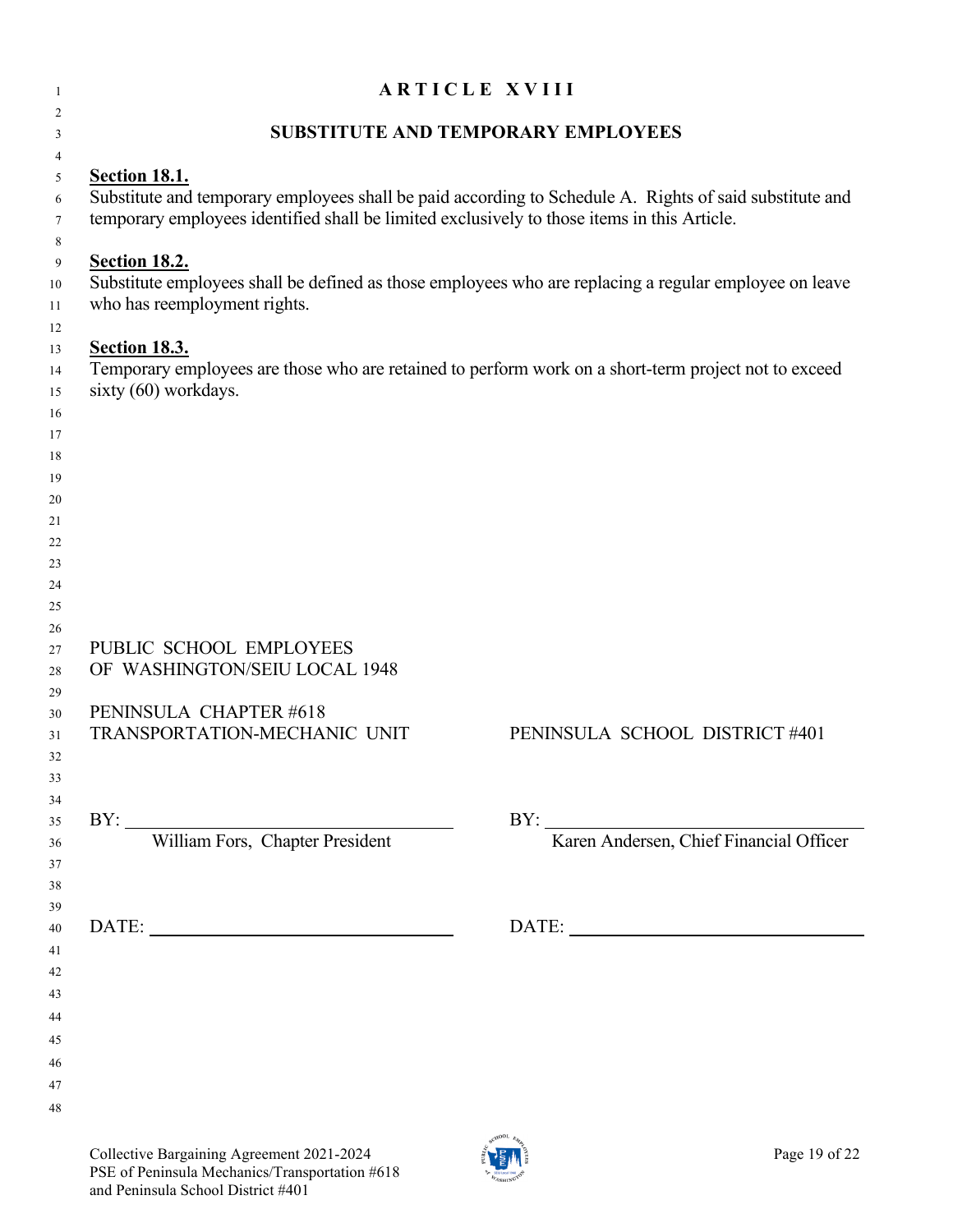| $\mathbf{1}$ |    |                                                           |
|--------------|----|-----------------------------------------------------------|
| 2            |    |                                                           |
| 3            |    | <b>Peninsula Mechanic I Assessment Criteria</b>           |
| 4            |    |                                                           |
| 5            |    | I. Knowledge (25 Points) Understanding of General Systems |
| 6            | 1. | <b>Brakes</b>                                             |
| 7            | 2. | Drive Train                                               |
| 8            | 3. | Body                                                      |
| 9            | 4. | Engine                                                    |
| 10           |    | 5. Electrical                                             |
| 11           |    | 6. Emissions / Fuel                                       |
| 12           | 7. | Interest and effort for continued learning                |
| 13           | 8. | Forman "discretionary" points                             |
| 14           |    |                                                           |
| 15           |    |                                                           |
| 16           |    | II. Skill (25 Points)                                     |
| 17           | 1. | Ability to correctly apply systems knowledge              |
| 18           | 2. | Work quality                                              |
| 19           | 3. | Speed / Efficiency                                        |
| 20           | 4. | Ability to work independently                             |
| 21           | 5. | Problem solving / ingenuity                               |
| 22           | 6. | Utilization of available resources                        |
| 23           | 7. | Credibility / trust of peers and drivers                  |
| 24           | 8. | Forman "discretionary" points                             |
| 25           |    |                                                           |
| 26           |    |                                                           |
|              |    | 27 III. Judgment / Work Attitude (25 Points)              |
| 28           | 1. | Work Ethic                                                |
| 29           | 2. | Safety awareness                                          |
| 30           | 3. | Consistency                                               |
| 31           | 4. | Consideration reflects thoroughness / completeness        |
| 32           | 5. | Trust / Honesty                                           |
| 33           | 6. | Thinking is clear and concise                             |
| 34           | 7. | Responsibility / Reliability                              |
| 35           | 8. | Forman "discretionary" points                             |
| 36           |    |                                                           |
| 37           |    |                                                           |
|              |    | 38 IV. Effective Communication (25 Points)                |
| 39           | 1. | <b>Customer Service</b>                                   |
| 40           | 2. | Finesse / Diplomacy                                       |
| 41           | 3. | Tolerance / Flexibility                                   |
| 42           | 4. | Confidentiality                                           |
| 43           | 5. | Positive attitude                                         |
| 44           | 6. | Adherence to direction / orders                           |

- 7. Listening skill
- 8. Foreman "discretionary" points
- 

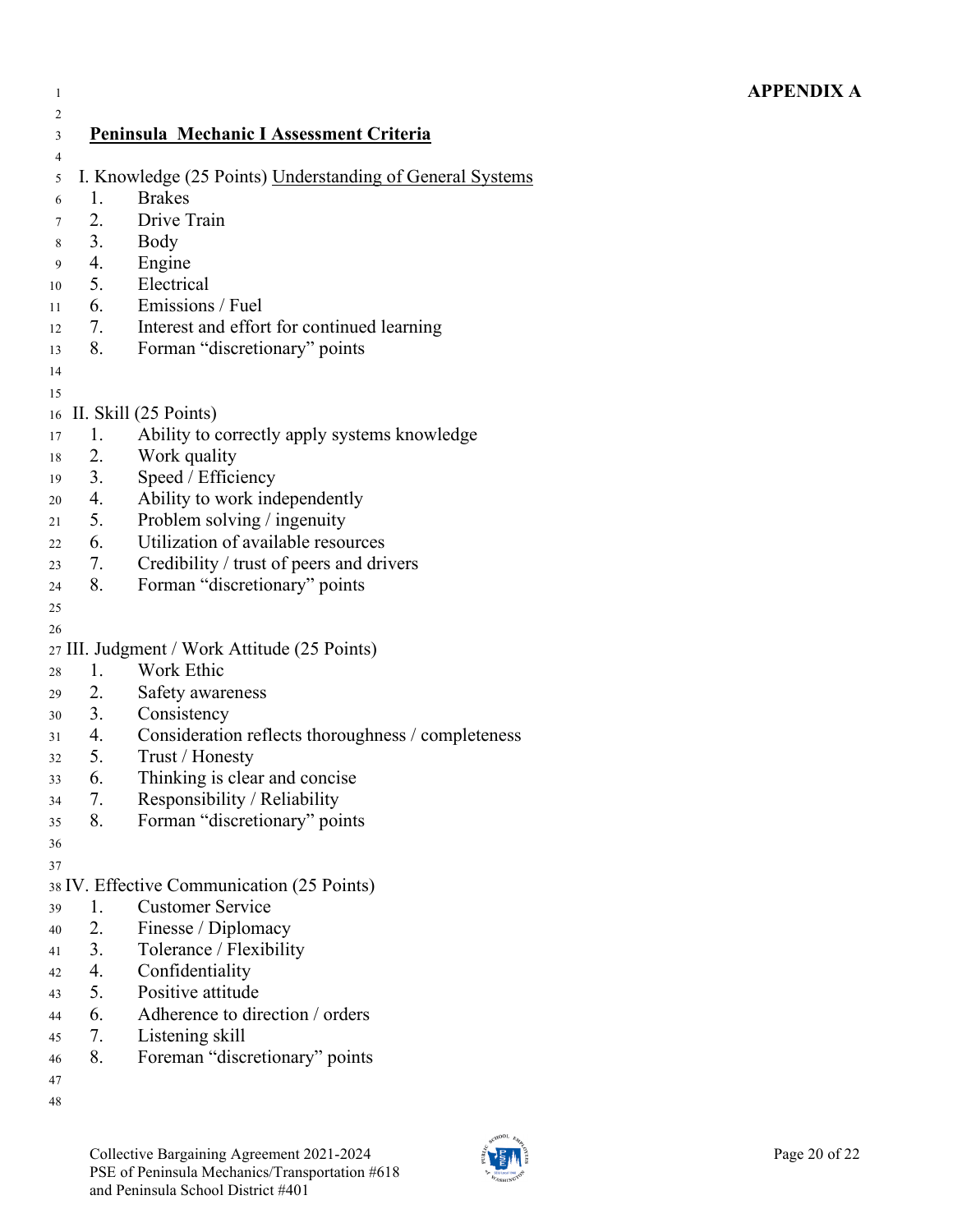**Assessment Procedures for Mechanic I Criteria** 1. Four continuous years of successful employment in Peninsula as a Mechanic II are required for an employee to apply to be a candidate for upgrade to Mechanic I. 2. The Bus Mechanic Foreman during regular annual evaluation discussion (and upon request) will schedule time to answer questions and/or discuss expectations of the above Assessment Criteria for those interested in applying. 3. Assessment for Mechanic I status will occur in conjunction with the candidate's evaluation process 12 (normally in June). Mechanic I pay shall begin September 1<sup>st</sup> following a candidate's successful completion of the assessment. 4. For the above Mechanic I Assessment, three points can be awarded in each of the seven criteria associated with the four major categories (Knowledge, Skill, Judgment/Work Attitude and effective Communication) for a total of 84 points. In addition no more than four "discretionary" points may be awarded at the judgment of the Shop Foreman for exemplary performance in any of the four major categories. This provides the possibility of another 16 points. These "discretionary points" increase the total possible points awarded to 100. 5. *Points will be awarded based on performance expectations for the candidate's current Mechanic II Position.* <sup>24</sup> • One point indicates the candidate needs improvement in that criterion at his/her current Mechanic II position level. • Two points indicate the candidate's performance in that criterion meets expectations for a Mechanic II. • Three points indicate the candidate's performance in that criterion exceeds expectations for a Mechanic II and merits Mechanic I consideration. 6. *It is expected that a Mechanic II will, overall, exceed Mechanic II expectations in order to be upgraded to a Mechanic I status and will need a total of 84 points.* The 84 points required for upgrade may also include discretionary points thereby allowing for scores of 2 (meets Mechanic II expectations) in some criteria if exemplary performance is shown in other criteria that justifies it. *Any score, however, of 1 (needs improvement) in any criteria will disqualify the candidate for upgrade.* 7. Employees may apply for upgrade once per work year and may schedule an assessment with the Bus Mechanic Foreman in conjunction with the employee's annual evaluation. 8. Approval from the Transportation supervisor is required for final confirmation of Mechanic I upgrade once a successful assessment has been completed. 

Collective Bargaining Agreement 2021-2024 Page 21 of 22 PSE of Peninsula Mechanics/Transportation #618 and Peninsula School District #401